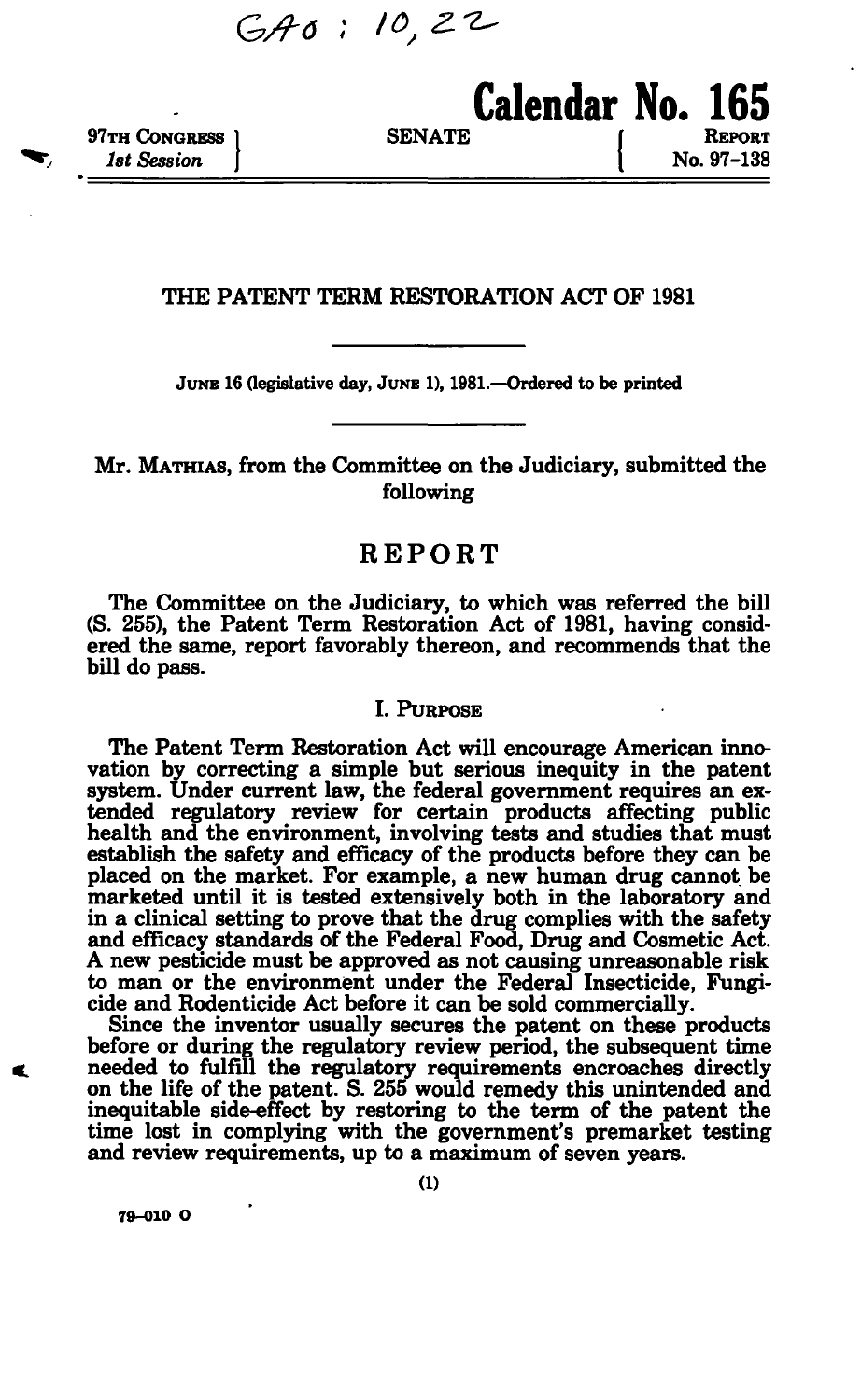**The bill does not alter our commitment to insure and verify that new products are safe for public use: it does not interfere with any regulatory review mechanism. It merely corrects the anomaly under which the government grants a 17-year term of patent protection, but prohibits the patented product from being marketed while the patent life ticks away. There is no valid reason for a better mousetrap to receive 17 years of patent protection and a lifesaving drug less than ten years.** 

**In the past 15 to 20 years, several important laws have been passed to strengthen the protection of public health and the environment. These include the 1962 amendments to the Federal Food, Drug, and Cosmetic Act, the Toxic Substances Control Act of 1976, and the 1972 and 1978 amendments to the Federal Insecticide, Fungicide, and Rodenticide Act.** 

**As the technology for testing medicines, pesticides and other products has become more sophisticated, the required testing time and cost to industry has increased dramatically. Just as dramatically, the effective patent term has decreased.** 

**EPA estimated that the remaining patent life for a chemical pesticide is about 12 years by the time the pesticide is licensed for marketing. For new human drugs introduced during the last few years, the average patent life remaining when the product was approved for marketing was less than ten years.** 

**Development costs for drugs have increased from approximately \$4 million in 1962 to approximately \$70 million today. A typical agricultural chemical compound costs \$20 to \$25 million to develop today.** 

**Thus, while industries that develop and manufacture these products face substantially higher research and development costs, they experience serious erosion of their patent protection. At hearings on S. 255, these trends and their evolution over the past 20 years were amply documented. The Committee also saw evidence of a decline in innovation in the pharmaceutical and pesticide industries, as well as a substantial increase in foreign competition.** 

**S. 255, by putting inventors of products subject to federal regulatory review on an equal footing with all other patent holders, will help reverse these trends and restore badly needed research incentives in industries that have suffered from this disparity.** 

#### **II. TEST OF S. 255**

### **The text of S. 255 is as follows:**

**A BILL To amend the patent law to restore the term of the patent grant for the period of time that nonpatent regulatory requirements prevent the marketing of a patented product.** 

 $\mathbf{r}$ 

*Be it enacted by the Senate and House of Representatives of the United States of America in Congress assembled,* **That this Act may**  be cited as the "Patent Term Restoration Act of 1981".

**SECTION 1. Title 35 of the United States Code, entitled "Patents" is amended by adding the following new section immediately after section 154:**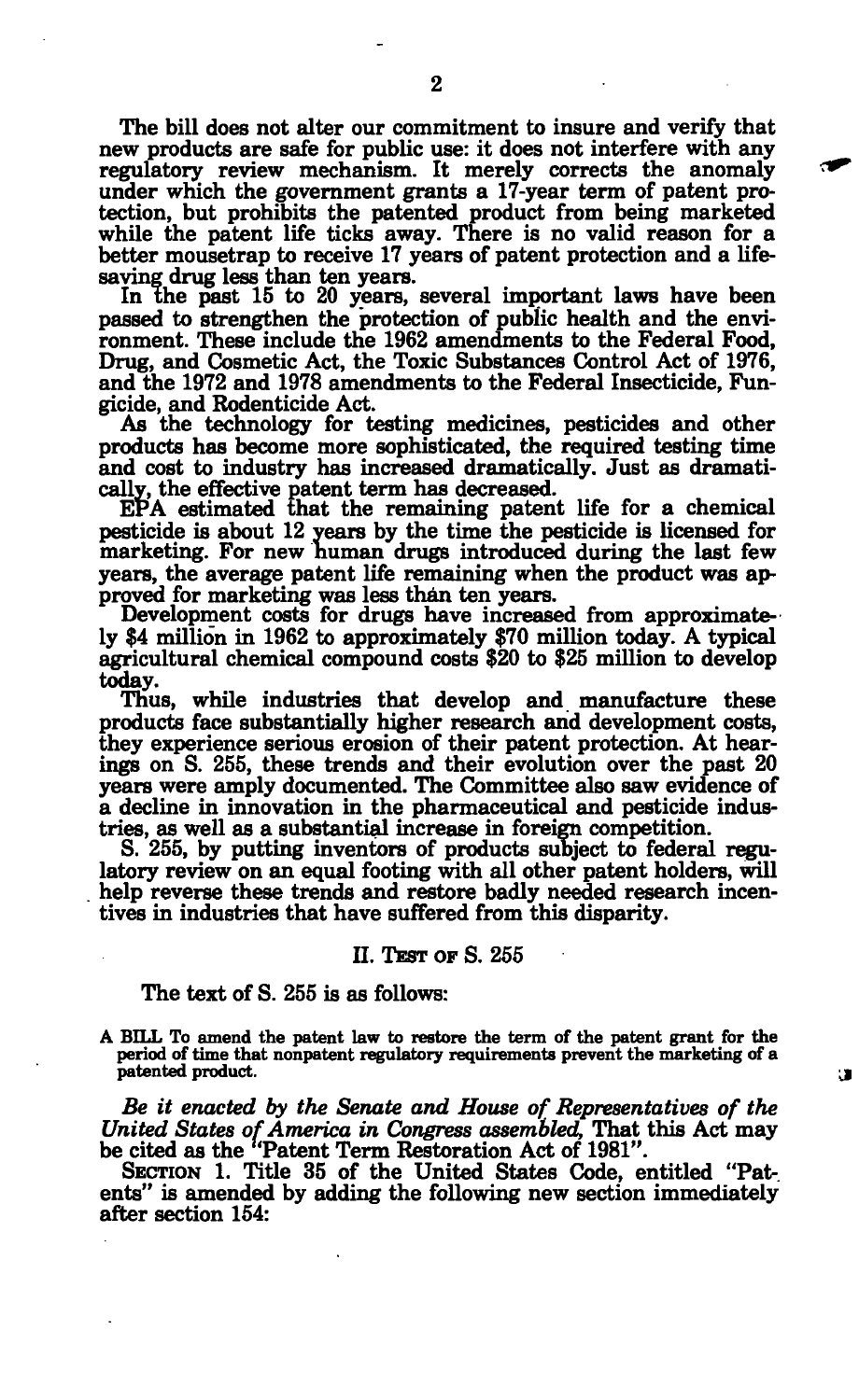### **"§ 155. Restoration of patent term**

**"(a)(1) Except as provided in paragraph (2), the term of a patent which encompasses within its scope a product, or a method for using a product, subject to a regulatory review period shall be extended by the amount of time equal to the regulatory review period for such product or method if—** 

**"(A) the owner of the record of the patent gives notice to the Commission in compliance with the provisions of subsection (b)(1);** 

**"(B) the product or method has been subjected to a regulatory review period pursuant to statute or regulation prior to its commercial marketing or use; and** 

**"(C) the patent to be extended has not expired prior to notice**  to the Commissioner under subsection (b)(1).

**The rights derived from any claim or claims of any patent so extended shall be limited in scope during the period of any extension to the product to method subject to the regulatory review period and to the statutory use for which regulatory review was required.** 

**"(2) In no event shall the term of any patent be extended for more than seven years.** 

**"(b)(1) Within ninety days after termination of a regulatory review period, the owner of record of the patent shall notify the Commission under oath that the regulatory review period has ended. Such notification shall be in writing and shall:** 

**"(A) identify the Federal statute or regulation under which regulatory review occurred;** 

**(B) state the dates on which the regulatory review period commenced and ended;** 

**"(C) identify the product and the statutory use for which regulatory review was required;** 

**"(D) state the regulatory review referred to in subsection (a)(1)(B) has been satisfied; and** 

**"(E) identify the claim or claims of the patent to which the extension is applicable and the lenght of time of the regulatory review period for which the term of such patent is to be extended.** 

**"(2) Upon receipt of the notice required by paragraph (1), the Commissioner shall promptly (A) publish the information noticed in the Official Gazette of the Patent and Trademark Office, and (B) issue to the owner of record of the patent a certificate of extension, under seal, stating the fact and lenght of the extension and identifying the product and the statutory use and the claim or claims to which such extension is applicable. Such certificate shall be recorded in the official file of each patent extended and such certificate shall be considered as a part of the original patent.** 

**"(c) As used in this section:** 

**"(1) The term 'product or a method for using a product' means any machine, manufacture, composition of matter or any specific method of use thereof for which United States Letters Patent can be granted and includes the following or any specific method of use thereof:** 

**"(A) any new drug, antibiotic drug, new animal drug, device, food additive, or color, additive subject to regulation under the Federal Food, Drug, and Cosmetic Act;**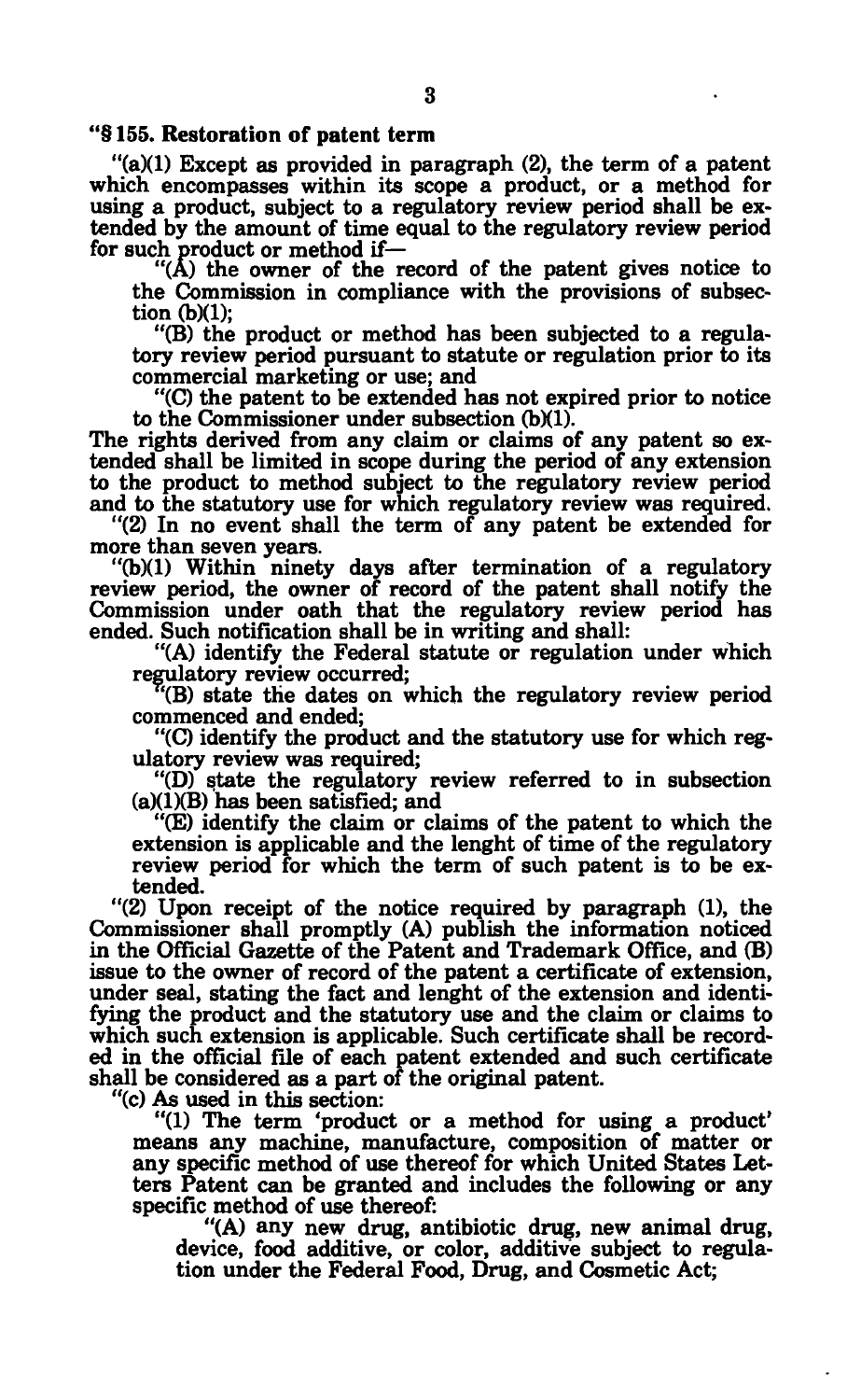**"(B) any human or veterinary biological product subject to regulation under section 351 of the Public Health Service Act or under the virus, serum, toxin, and analogous products provisions of the Act of Congress of March 4, 1913;** 

**"(C) any pesticide subject to regulation under the Federal Insecticide, Fungicide, and Rodenticide Act; and** 

**"(D) any chemnical substance or mixture subject to regulation under the Toxic Substances Control Act.** 

**"(2) The term 'major health or environmental effects test' means an experiment to determine or evaluate health or environmental effects which requires at least six months to conduct, not including any period for analysis or conclusions.** 

**"(3) The term 'statutory use' means all uses regulated under**  the statutes identified in sections  $(c)(4)(A)$ –(D) for which regula**tory review occurred for the product involved.** 

**(4) The term 'regulatory review period means—** 

**"(A) with respect to a food additive, color additive, new animal drug, veterinary biological product, device, new drug, antibiotic drug, or human biological product, a period commencing on the earliest of the date the patentee, his assignee, or his licensee (i) initiated a major health or environmental effects test on such product or a method for using such product, (ii) claims a exemption for investigation or requests authority to prepare an experimental product with respect such product or a method for using such product under the Federal Food, Drug, and Cosmetic Act, the Public Health Service Act, or the Act of Congress of March 4, 1913, or (iii) submits an application or petition with respect to such product or a method for using such product under such statutes, and ending on the date such application or petition with respect to such product or a method for using such product is approved or licensed under such statutes or, if objections are filed to such approval or license, ending on the date such objections are resolved and commercial marketing is permitted or, if commercial marketing is initially permitted and later revoked pending further proceedings as a result of such objections, ending on the date such proceedings are finally resolved and commercial marketing is permitted;** 

**"(B) with respect to a pesticide, a period commencing on the earliest of the date the patentee, his assignee, or his licensee (i) initiates a major health or environmental effects test on such pesticide, the data from which is submitted in a request for registration of such pesticide under section 3 of the Federal Insecticide, Fungicide, and Rodenticide Act, (ii) requests the grant of an experimental use permit under section 5 of such Act, or (iii) submits an application for registration of such pesticide pursuant to section 3 of such Act, and ending on the date such pesticide is first registered, either conditionally or fully;** 

**"(C) with respect to a chemical substance or mixture for which notification is required under section 5(a) of the Toxic Substances Control Act—**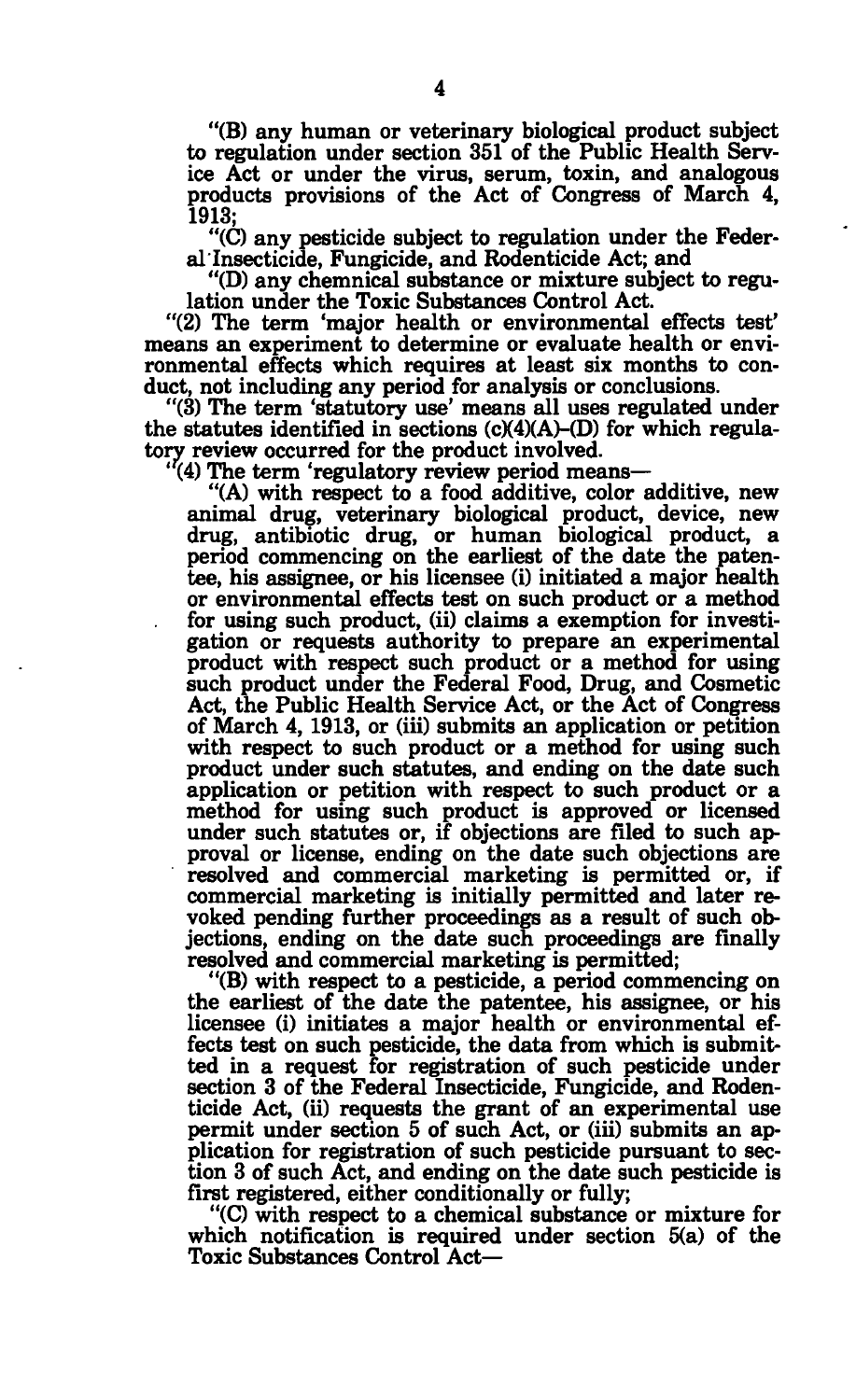**"(i) which is subject to a rule requiring testing under section 4(a) of such Act, a period commencing on the date the patentee, his assignee, or his licensee has initiated the testing required in such rule and ending on the expiration of the premanufacture notification period for such chemical substance or mixture, or if an order or injunction is issued under section 5(e) or 5(f) of such Act, the date on which such order or injunction is dissolved or set aside;** 

**"(ii) which is not subject to a testing rule under section 4 of such Act, a period commencing on the earlier of the date the patentee, his assignee, or his licensee—** 

**"(I) submits a premanufacture notice, or** 

**"(II) initiates a major health or environmental effects test on such substance, the data from which is included in the premanufacture notice for such substance,** 

**and ending on the expiration of the premanufacture notification period for such substance or if an order or injunction is issued under section 5(e) or 5(f) of such Act, the date on which such order or such injunction is dissolved or set aside;** 

**"(D) with respect to any other product or method of using a product that has been subjected to Federal premarketing regulatory review, a period commencing on the date when the patentee, his assignee, or his licensee initiates actions pursuant to a Federal statute or regulation to obtain such review prior to the initial commercial marketing in interstate commerce of such product and ending on the date when such review is completed,** 

**except that the regulatory review period shall not be deemed to have commenced until a patent has been granted for the product or the method of use of such product subject to the regulatory review period. In the event the regulatory review period has commenced prior to the effective date of this section, then the period of patent extension for such product or a method of using such product shall be measured from the effective date of this section.".** 

### **III. SUMMARY OF S. 255**

**S. 255 restores to a patent holder the period of time during which commercialization of a patented product is prohibited because of Federal premarket testing or regulatory review requirements (referred to in the bill as "regulatory review period"). This is accomplished by extending the patent term to compensate for the lengthy testing and review process. In no case may the patent be extended for more than 7 years. A product may receive a patent extension only if the relevant regulatory agency permits it to be marketed. If a patent is not granted for a product until after a regulatory review period has begun, the restoration period would be calculated from the date of patent issuance to the completion of the regulatory review period.** 

**Patented products eligible for extension include human drugs and biologicals, antibiotic drugs, animal drugs and biologicals, food additives, color additives, pesticides, other chemical substances,**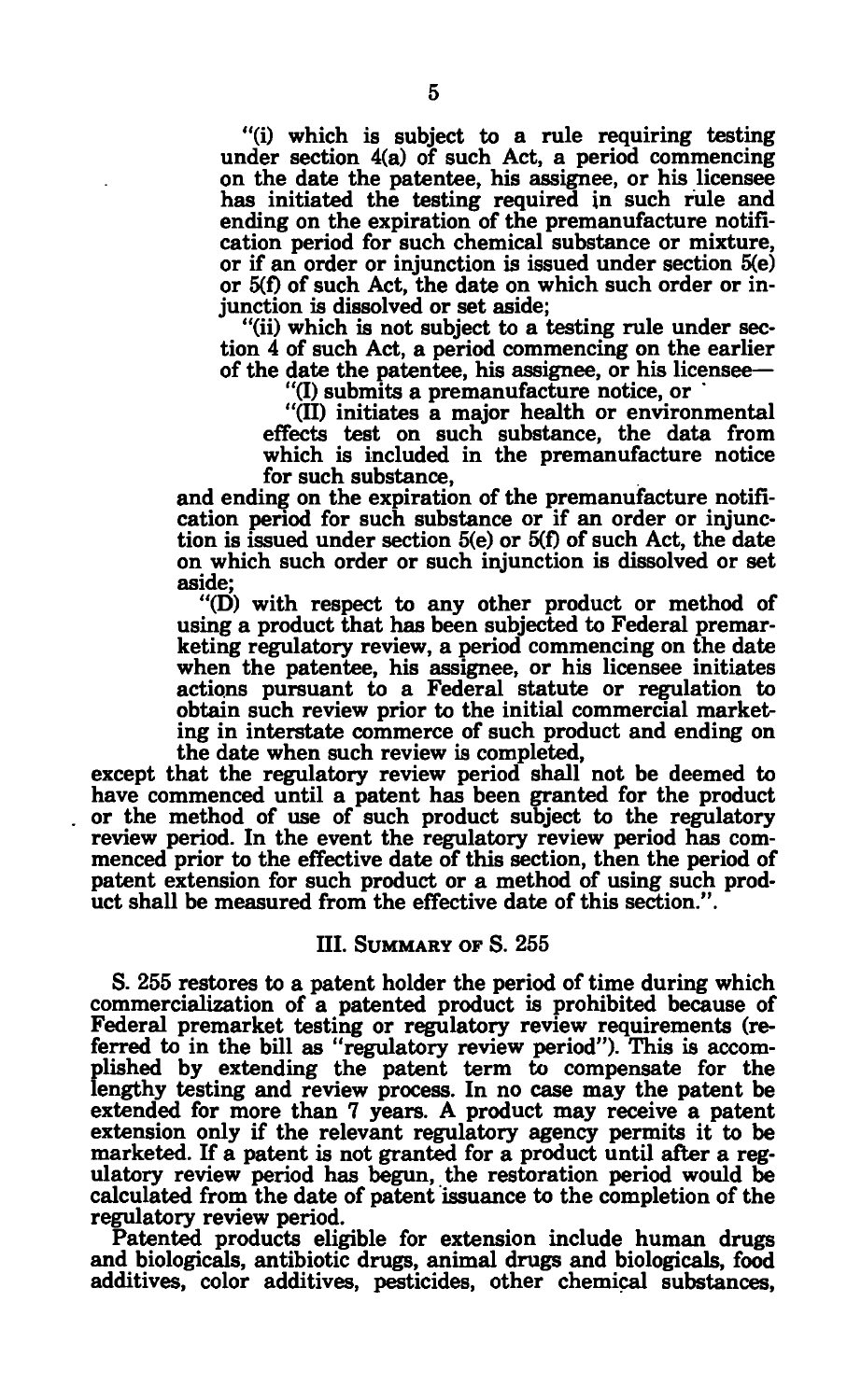**medical devices, and any other product subject to Federal premarketing requirements.** 

**The extension applies only to those claims of the patents which cover the product subject to regulatory review. Furthermore, if a claim of the patent covers a generic group of chemicals, the extension would apply only to the chemical of the group which has undergone the regulatory review. Finally, the extension is limited to the particular statutory use of the chemical for which the review occured. For example, a chemical may be used as a drug and it may also be used in color photography. The patent rights from an extension based on the FDA review requirement woud be violated by the manufacture, use or sale of the chemical as a drug for any pharmaceutical use but would not be violated by the manufacture, use or sale of the chemical for photography purposes.** 

**The mechanics of applying for and receiving a restoration of the patent term are administratively simple and should not impose undue cost or burden either on the Patent and Trademark Office or on the patent holder. To obtain the restoration, the patent holder must simply notify the Commissioner of Patents and Trademarks that the patented product has undergone and successfully completed the premarket testing and regulatory review. The notice must inform the Commissioner how long the regulatory review period lasted. If the requirements of the bill have been met, the Commissioner will then issue a certificate to the patent holder extending the patent term for the claimed invention for a period equal to the regulatory review period. If the patent has expired prior to notice to the Commisssioner, the product will not be eligible for restoration.** 

## **IV. BACKGROUND AND NEED**

**The patent has traditionally served as a major incentive for innovation. It provides an incentive for the costly and lengthy work of developing an invention by giving the inventor a sufficient opportunity to market a new product exclusively. In 1861, Congress selected 17 years as the period which best fulfilled this objective.** 

**The substantial erosion of the patent term for products subject to extensive Federal premarketing testing, notification, and review requirements raises the serious question of whether the patent term continues to play its traditional role of encouraging innovation for these products. Certainly, an effective patent term of less than 10 years cannot provide the same incentive as one which is closer to the full 17-year term. S. 255, by restoring the full patent term, will help renew the incentive for research for such industries.** 

**The erosion of the patent term has been most severe on some industries whose innovations provide important benefits to society. For example, society has a strong interest in encouraging the development of new and improved drug therapies, more effective medical devices, safer and more effective pesticides, and versatile plastic materials and textile fibres. Restoration of the patent term for such products will further society's interest.** 

**Research and development in these areas has become increasingly costly and risky in the last twenty years. As testimony before the committee indicated, the research "deadends" are far from the exception. For example, nearly 90 percent of the drug candidates**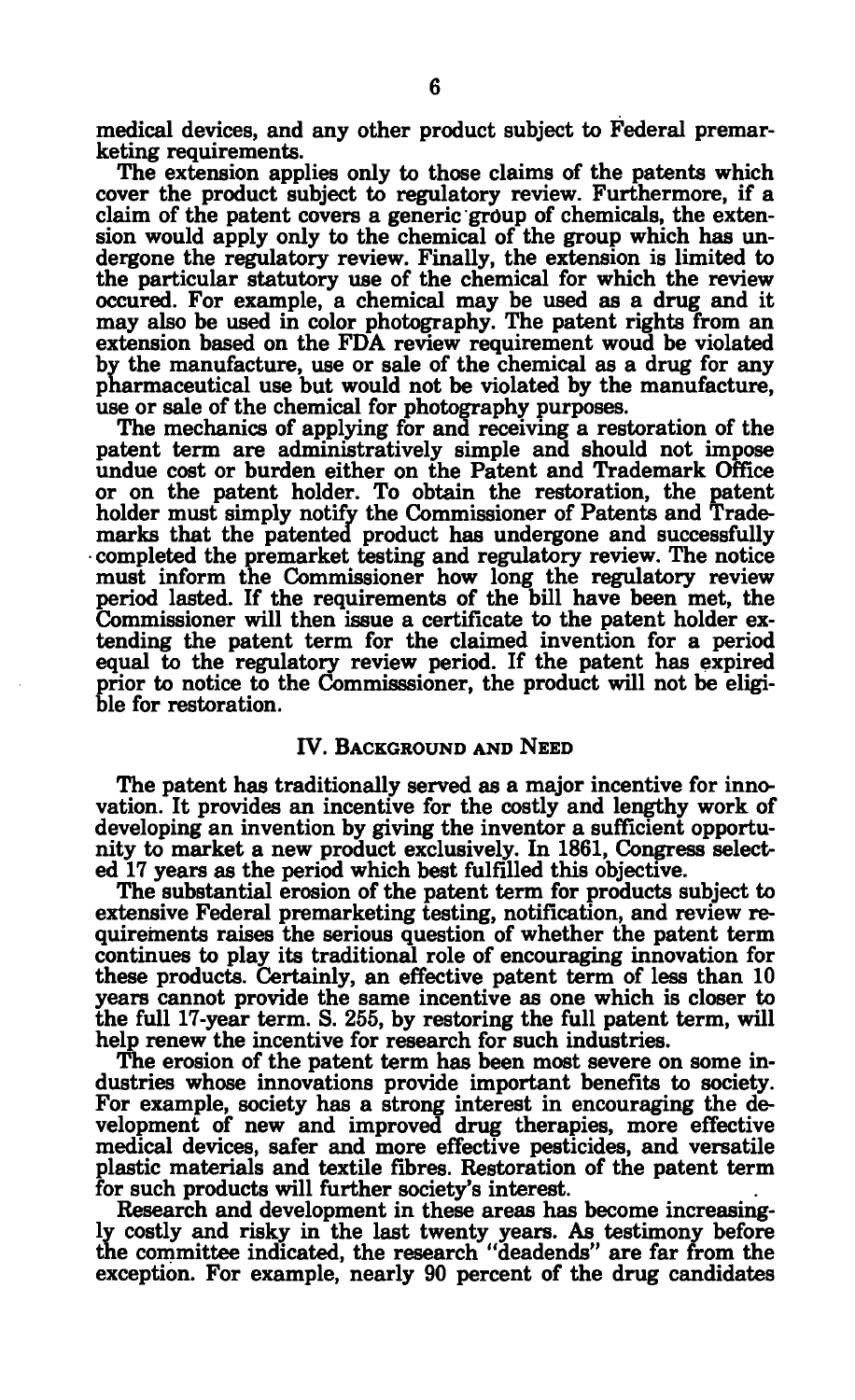**studied in humans were dropped prior to the submission of a marketing application to FDA. An analysis of 1029 new chemical entities submitted to testing between 1963-75 showed that only 59, or six percent of the total, were eventually marketed. The agricultural chemical industry commercializes an average of one out of every 10,000 compounds that are initially synthesized.** 

**Compared to 2 percent for U.S. industry as a whole, the U.S. pharmaceutical industry consistently invests about 11 percent of its sales on research and development. The increasing complexity of the research and required testing has reduced and will continue to reduce the number and magnitude of new research undertakings. Between 1954 and 1975, R&D expenditures in the U.S. drug industry went from \$90 million to \$420 million, while the average number of new chemical entities discovered and introduced in the country each year decreased from 20 to 10. While some of this decline is attributable to the changes in the drug laws, the sharp increase in cost and time required for development has encouraged a shift of the industry's resources away from basic research.** 

**This tendency contrasts sharply with research trends in foreign countries. The annual growth rate for pharmaceutical R&D activities in America from 1973-79 was 11 percent, as compared to 25 • percent in the United Kingdom, 20 percent in Germany, and 22 percent in Japan. The Committee is particularly disturbed by the declining position of the U.S. industry in the international field of pharmaceutical research, and considers it urgent to remove the handicap of reduced patent protection that burdens U.S. industry.** 

**Adverse economic trends in the pharmaceutical industry, such as the increased duration and sharply rising costs of R&D discussed above, raise questions as to whether recent advances in basic science will be translated into new therapies as rapidly as good science permits. S. 255 will provide added cash flow to finance the costly future research efforts. Moreover, it will increase the expected returns from new drug innovations, thereby, providing both the incentive and the economic capability to conduct expensive longterm research and development.** 

**Successful research in the pharmaceutical and chemical industries is a continuous process. Firms cannot commit funds to initiate long-term research projects unless they have reasonable assurances that money will continue to be available to pay for those projects in later years.** 

**The Environmental Protection Agency, which has responsibility for implementing and enforcing the Federal Insecticide Fungicide and Rodenticide Act, and the Toxic Substances Control Act, testified in favor of patent restoration, acknowledging that diminution of the patent life is an unintended side-effect of their regulatory review procedure and an unnecessary weakening of an important incentive to innovation. The Agency reported that the pesticide industry loses an average of 5 to 7 years of patent life due to regulatory review. The Committee was also reminded of the tremendous importance of new pesticides in the agricultural preparations for feeding the burgeoning world population in the rest of the century and beyond.**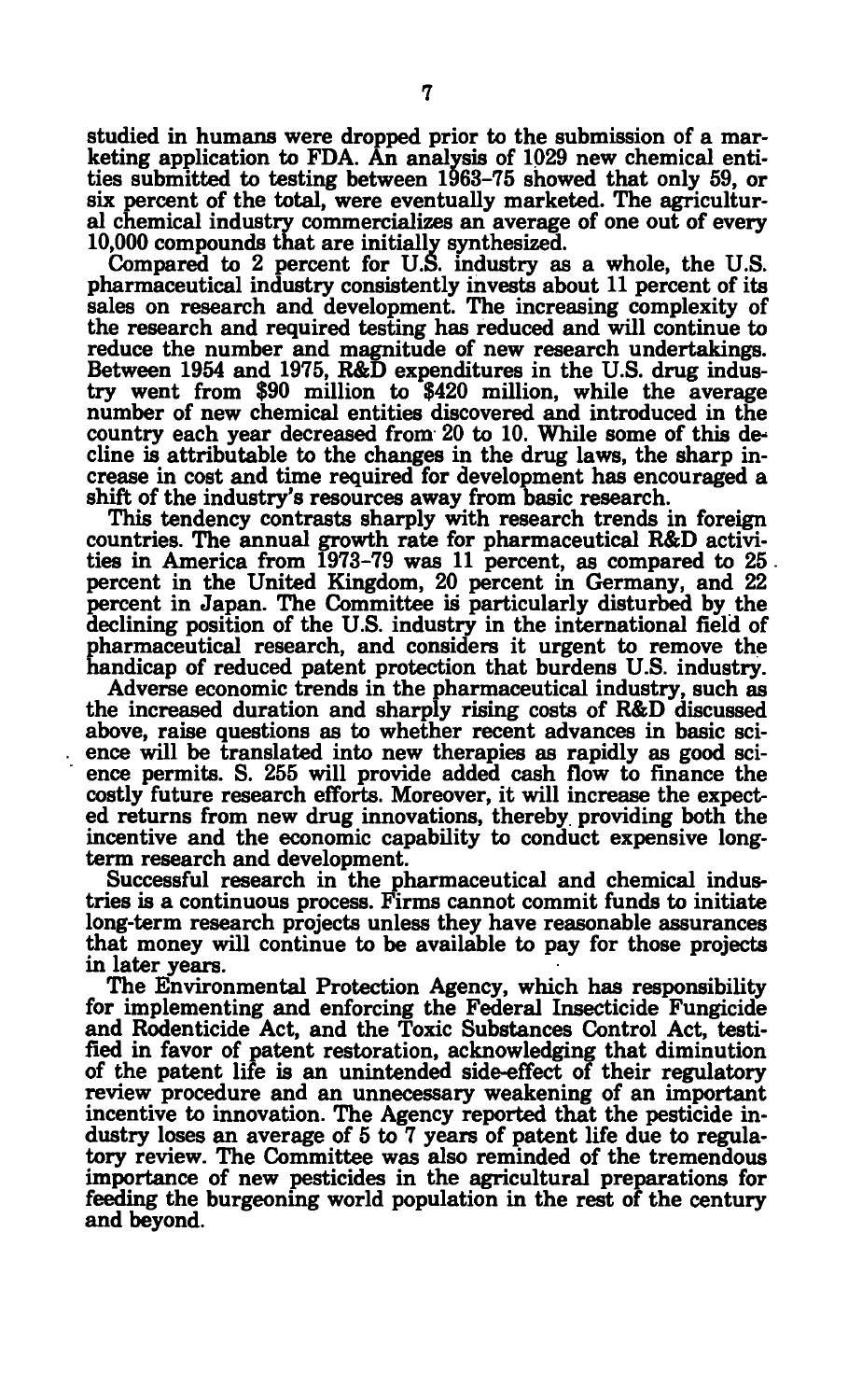### *Benefits to Small Businesses*

**The Committee anticipates that S. 255 will have a particularly beneficial effect on small research-oriented companies. These firms are often dependent on one or two products to generate their revenue for future research. An adequate patent term on these products is critical if the small company is to be able to continue its efforts in innovation. Moreover, a full patent term on products which will be subject to regulatory review requirements is indispensable to a new firm seeking financing to help it develop a new invention. Absent the availability of meaningful patent protection for the invention, investors are likely to look elsewhere. For example, the Committee heard from one small innovative manufacturer of medical devices who testified as to the importance of adequate patent protection to the viability of his business.** 

**Patent restoration may also contribute to increased competition within the covered industries by helping the small innovative companies. For exemple, there are substantially fewer domestic sources of pharmaceutical innovation in the United States now than there were in the decade following World War II. Small U.S. firms in particular have dropped out of discovering and developing new drugs. S. 255 may help reverse the trend toward concentration and R&D efforts in the larger companies.** 

#### *Benefits to Universities* **,**

**The legislation, endorsed by representatives of the university research community, (The Johns Hopkins University, Massachusetts Institute of Technology), also will benefit universities, responsible for much of this nation's basic research. Often, universities find it difficult to license their inventions. because of their shortened patent lives.** 

#### *Benefits to Society from Innovation*

**Impressive examples were presented at the hearing of the significant medical costs savings achieved when drug therapy can obviate the need for hospitalization and surgery. The treatment of glaucoma by surgery cost \$590 in the mid-1970's, plus \$172 per day of hospitalization, whereas the recent breakthrough drug ' Timoptic" not only makes the treatment of this major disease more effective, but it reduces the cost to only 22 cents per day. Sodium valproate, a new medicine for treating epilepsy, now saves \$612 million annually, in addition to sparing its victims great suffering and distress. A new ulcer drug, if used by all those who could benefit from it, could save approximately \$250 million a year in foregone surgery and physicians' benefits.** 

**The American Association of Retired Persons and National Retired Teachers Association submitted a written statement in support of the concept of patent restoration emphasizing the importance to the elderly of encouraging the development and introduction of major new drug therapies. Persons over the age of 65 account for 25 percent of all expenditures for prescription drug products. The Committee envisions that the restoration of the full patent terms will help to moderate prices by enlarging the span over which drug manufacturers will be recouping their investments.**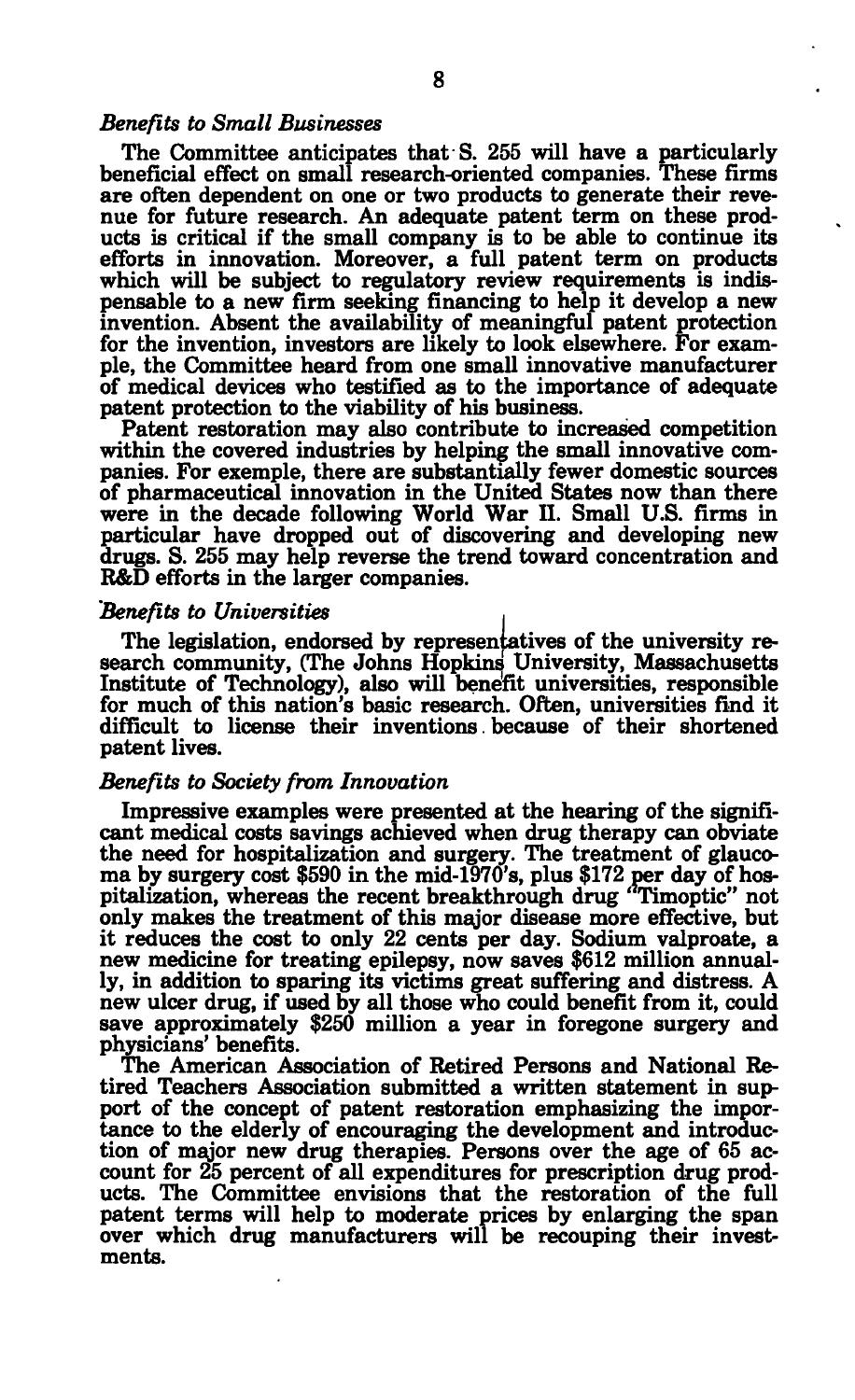**The Committee also maintains a strong interest in the responsibilities of the pharmaceutical industry for pursuing and manufacturing drugs to treat relatively rare diseases, which can anticipate only a limited market. Clearly, the high costs of research documented at the hearing are doubly prohibitive in the case of drugs for rare diseases with little or no expectation of return on investment. At the Senate hearing, the Committee was pleased to hear from the industry that the passage of the patent restoration bill should have a positive effect on orphan drug research and development.** 

**The Committee received testimony from the generic drug manufacturing industry, which performs a valuable service in manufacturing low cost drugs and providing price competition once drugs come off patent. Although the patent restoration effort will delay the entry of less expensive copied versions of drugs, the Committee considers that successful measures to stimulate greater development and marketing of valuable new drugs will ultimately rebound to the benefit of companies who bring low-cost generic versions to the public by enlarging the stream of innovation they exploit.** 

#### **V. HISTORY OF THE BILL**

**In the Second Session of the 96th Congress, Senator Birch Bayh of Indiana introduced S. 2892, the Patent Term Restoration Act of 1980, with Senator Thurmond, Senator Mathias, Senator Morgan, and Senator Percy as cosponsors. The bill was referred to the Judiciary Committee, but no action was taken.** 

**On January 27, 1981, Senator Charles McC. Mathias, Jr. of Maryland introduced S. 255, a slightly revised version of S. 2892, with Senator Robert C. Byrd, Senator Thurmond, Senator Percy, and Senator DeConcini as cosponsors. The bill was referred to the Judiciary Committee, which held a hearing on April 30, 1981, and ordered it reported by voice vote on May 19, 1981. Since its introduction, the following Senators have requested that they be added as cosponsors: Senator Hatch, Senator Schmitt, Senator Hollings, Senator Williams, Senator Inouye, Senator Simpson, Senator Hatfield, Senator Heflin, Senator Symms, Senator Nunn, Senator Danforth, Senator Lugar, Senator Laxalt, Senator Denton, Senator Baker, Senator Randolph, Senator Huddleston, Senator Dole, Senator Bradley, Senator East, Senator Biden, Senator Grassley, Senator Baucus, and Senator Tsongas.** 

### **VI. COST OF LEGISLATION**

**In accordance with section 252(a) of the Legislative Reorganization Act (2 U.S.C. sec. 190(j)), the Committee estimates that the added costs to the government due to this Act would be negligible. The Patent and Trademark Office testified at the hearing that the volume of patents that will be affected by S. 255 would not be large, and that the processing requirements it involves would not be burdensome. On May 21, 1981, the following opinion was received from the Director of the Congressional Budget Office:**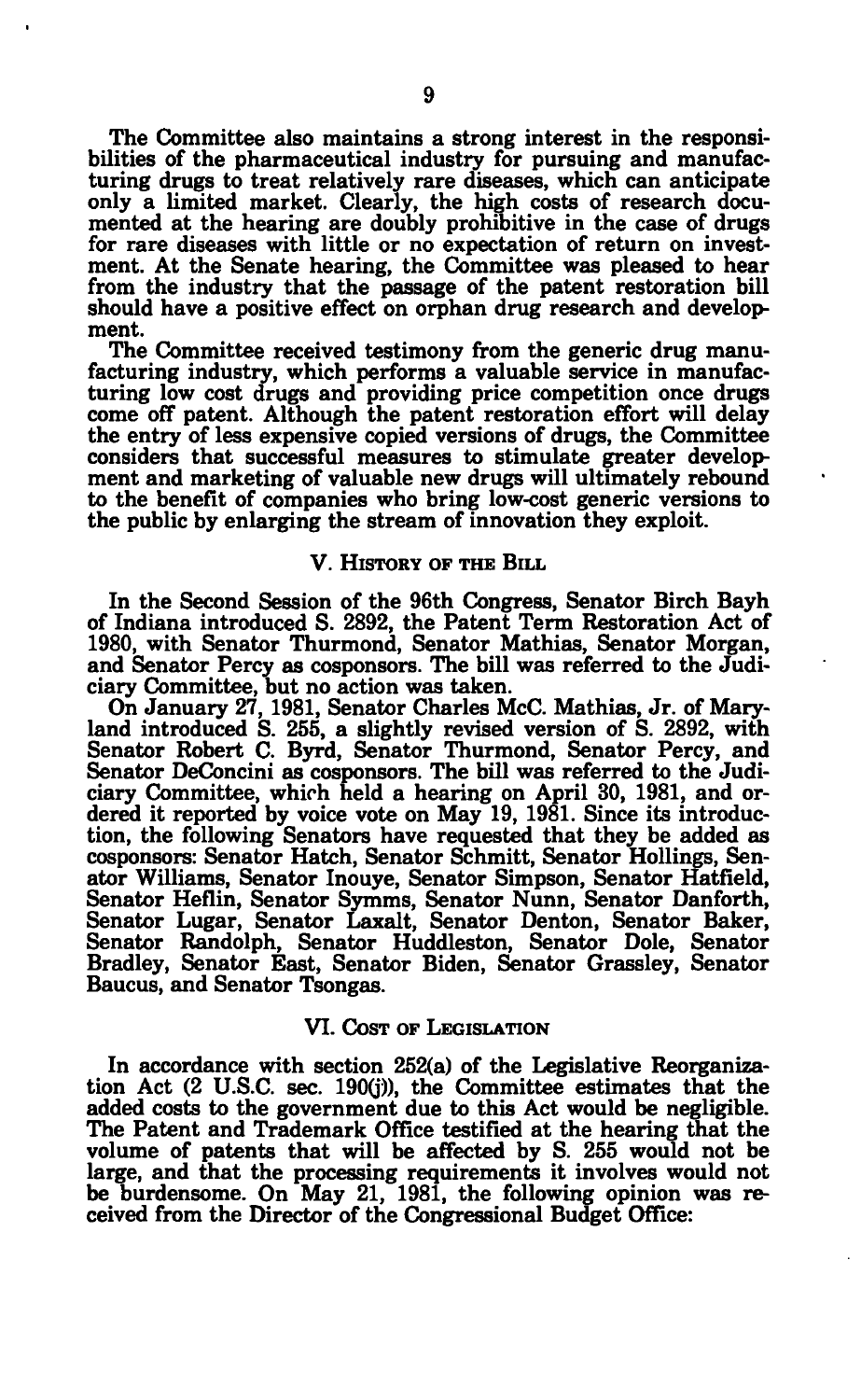### **U.S. CONGRESS, CONGRESSIONAL BUDGET OFFICE,**  *Washington, D.C., May 21, 1981.*

**Hon. STROM THURMOND,**  *Chairman, Committee on the Judiciary, U.S. Senate, Washington, D.C.* 

**DEAR MR. CHAIRMAN: Pursuant to Section 403 of the Congressional Budget Act of 1974, the Congressional Budget Office has reviewed S. 255, the Patent Term Restoration Act of 1981, as ordered reported by the Senate Committee on the Judiciary, May 19, 1981.** 

**This bill would allow the term of a patent to be extended to include the amount of time required to conduct certain regulatory reviews required by the federal government. The Patent and Trade**mark Office (PTO) would be required to review all requests for ex**tension of a patent's life and to issue certificates of extension.** 

While the demand for such extensions is not currently known, **the potential universe from which these requests could be made represents approximately 5 percent of the number of patents issued annually. The PTO estimates that minimal costs would likely be associated with any additional staff time or administrative costs resulting from the review of requests for certificates of extension, and that storage costs would not be affected as a result of this bill.** 

**Should the Committee so desire, we would be pleased to provide further details on this estimate.** 

**Sincerely,** 

**RAYMOND C. SCHEPPACH, for Alice M. Rivlin,**  *Director.* 

**In addition, on June 8, 1981, the Committee received the following comments from Morton A. Myers, Director of the General Accounting Office:** 

> **GENERAL ACCOUNTING OFFICE,**  *Washington, D.C, June 5, 1981.*

**Hon. CHARLES McC. MATHIAS, Jr.,**  *U.S. Senate, Washington, D.C.* 

**DEAR SENATOR MATHIAS: I am writing in repsonse to the letter sent on may 12, 1981, by you and the Chairman of the Senate Judiciary Committee to the Acting Comptroller General. You requested**  that GAO prepare a regulatory impact statement for inclusion in **the Judiciary Committee's Report on S. 255, the Patent Term Restoration Act of 1981. We are routinely asked to provide comments and views on many legislative proposals. We consider and address, to the extent feasible, regulatory impact questions in developing our comments on proposed legislation. On a request basis and within the limits of our resources, our staff will be available to work with the committees informally to assist in evaluating impact material developed by the executive agencies. It is thus very rare that we prepare original material for use in regulatory impact statements as required in Senate Rule 26.11(b), and we are making an exception in this case. A regulatory impact statement as required by Senate Rule 26.11(b) is composed of three components: economic impact, paperwork impact, and privacy impact. As agreed with your staff, we are furnishing an assessment of the economic**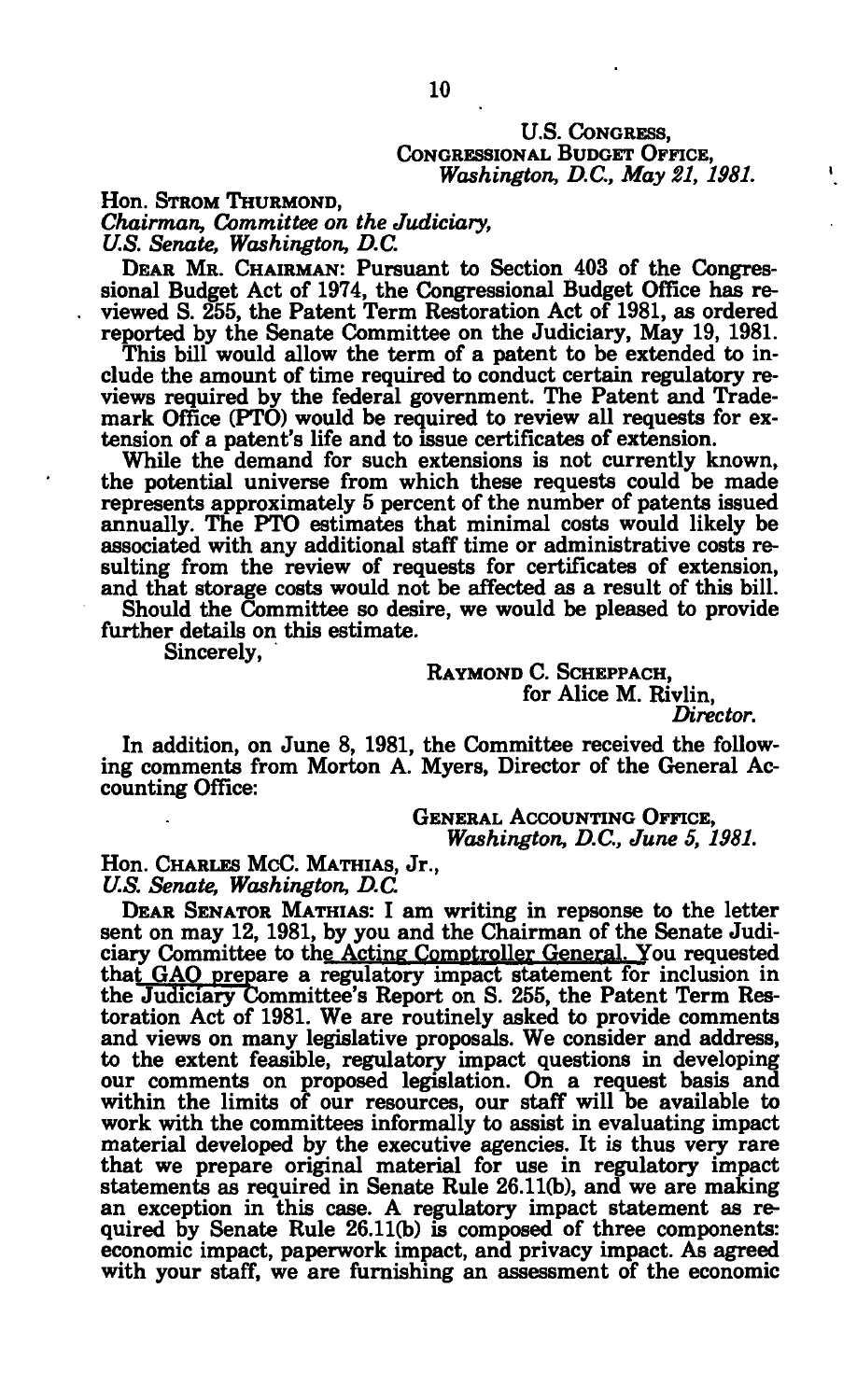**impact only. Also, given the short itme constraint, our assessment is not based on our own empirical work, but rather is qualitative in nature and discusses the likely effects of the bill based on economic theory and existing economic studies.** 

**An economic evaluation of the effects of patent term restoration has two main components—the impacts of increased patent terms on the supply of pharmaceutical innovations and on the prices of new drugs.** 

### *Effects on Innovation*

**Economic analyses of the determinants of Research and Development (R&D) expenditures in the pharmaceutical industry indicate that these outlays are quite sensitive to both expected returns and the availabvility of internally generated cash flow. The proposed increases in patent term would have positive impacts on both these determinant variables. The average effective patent term for new product introductions is now approximately 10 years in length and declining over time. One sensitivity analysis, based on a sample of all new product introductions in the U.S. over the period 1970-76, indicates that from 12 to 19 years of product life was necessary for this group of new drugs to break even and earn a competitive return on capital.<sup>1</sup> The effect of increased patent terms on the expected returns to drug innovation was also highly sensitive to the degree of substitution faced by the pioneering firm's product after patent expiration. The degree of substitution has been increasing over time as a result of the enactment of State product selection laws (allowing pharmacists to substitute for prescribed brands) and the Federal Government Maximum Allowable Cost (MAC) program on medicaid and medicare reimbursements'.** 

**The current environment for drug innovation therefore combines higher R&D costs and longer development times with increased potential competition from generic products after patents expire. Given these trends and the findings of various economic studies on R&D returns, it is reasonable to expect that the term of patent protection will become and increasingly important economic incentive influencing R&D decisions in future periods. It is more difficult to say, however, what type of pharmaceutical R&D would be most stimulated by increased patent terms and what kind of new drugs would be made available (or made available sooner) from patent restoration. From a theoretical standpoint, patent restoration can be expected to have its greatest impact on R&D incentives for products with relatively long expected lives before they are made obsolete by rival innovations. If a drug has a relatively short expected . life before technological obsolescence occurs, it would be essentially unaffected by patent restoration. Hence, one class of drugs that would be positively affected by patent restoration are breakthrough" type drugs which have above average riskiness but longer expected product life before obsolescence. Quantitative effects in this regard are uncertain however.** 

**<sup>•</sup>Henry Grabowski and John Vernon, "A Sensitivity Analyses of Expected Profitability of Pharmaceutical R&D" forthcoming in** *Managerial and Decision Economies* **(March 1982).**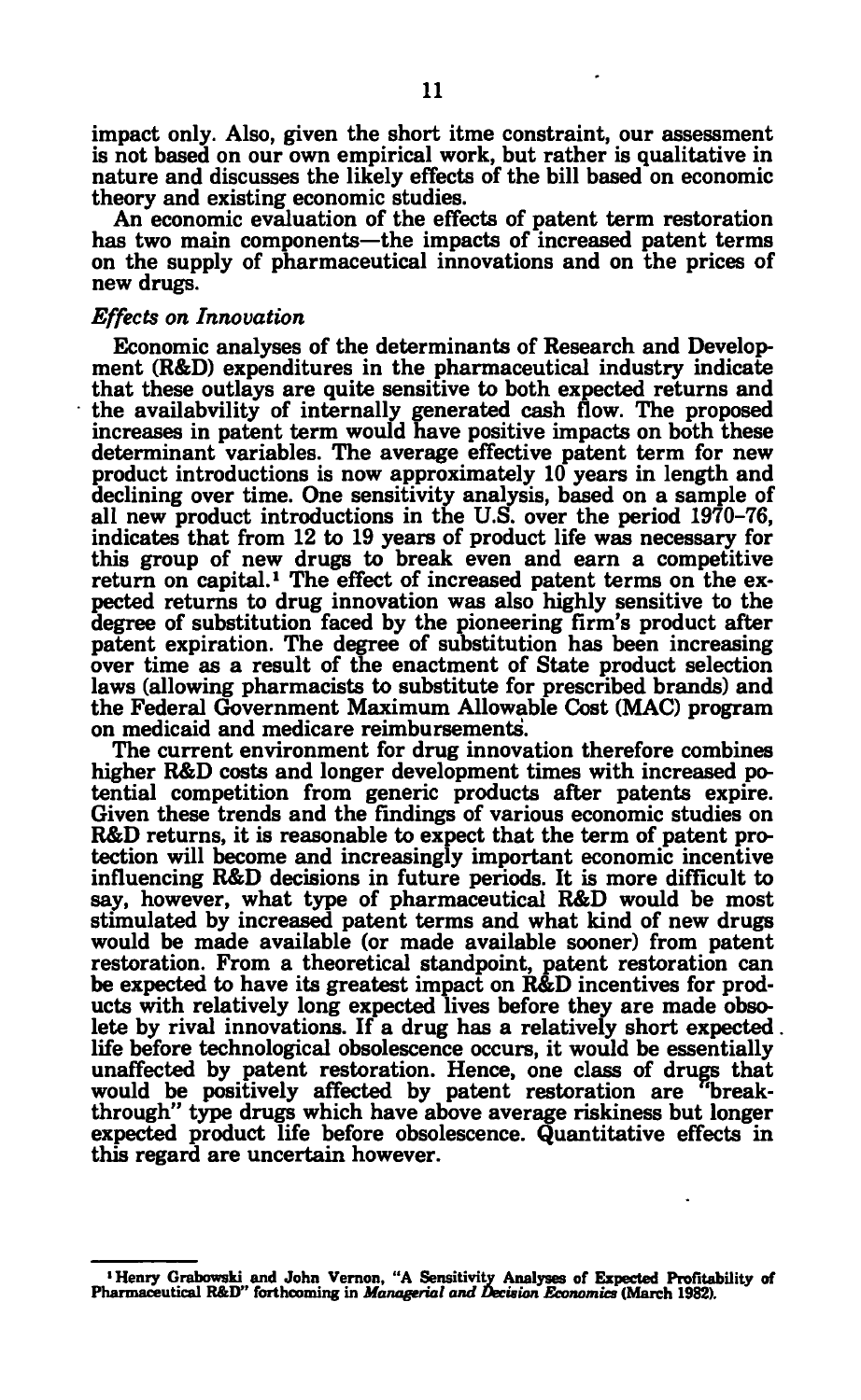### *Effect on Prices*

**The effect of patent restoration on new drug prices in the extended exclusivity period is also likely to be not insignificant in magnitude. New drugs will be able to maintain an exclusive market for longer periods of time. Hence, the savings that consumers obtain through price competition will be deferred. A number of studies have shown that there is a considerable variance in both wholesale and retail prices of chemically equivalent forms of multisource drug products. A study by the staff of the Federal Trade Commission, for example of 60 multi-source products indicated the wholesale prices of generic equivalent products were on the average 40 percent below those of the pioneering brand. Furthermore, the lowest priced generic product offered even much greater savings.<sup>1</sup>**

**Retail price comparisons are more relevant to consumers but this data is more difficult to obtain. In general the retail price disparities between brand name and generic products are somewhat less than for wholesale prices because pharmacists tend to have higher markups for their generic products. In a case study of product selection in Michigan the average price of a selected group of generics was about 20 percent lower than the average of prescribed brand names. The entry of lower priced generic products onto the market can provide additional benefits, however, in terms of price reductions by the pioneering firm in order to forestall potential losses in its market share.<sup>2</sup>**

**It is difficult to make specific quantitative comparisons of the innovation and price increase effects of patent restoration discussed above. From a distributional perspective one would clearly expect the research intensive sector of the pharmaceutical industry to gain from patent restoration while the generic firms' income would suffer. Consumers on balance would benefit to the extent that the gains on innovation stimulated by patent restoration exceeded the increased costs from increased drug prices discussed above and vice versa. Since the patent restoration law is not retrospective in effect, the increased price effects would not begin occuring until aproximately 10 years after the bill was passed and would not occur at all if a new drug become technologically obsolescent before patent restoration become effective. On the other hand, the impact of the bill in stimulating R&D outlays could occur with only short time lags because of the immediate positive effect on expectations concerning future returns from R&D. There would be additional time lags, however, before increased R&D efforts result in an increased supply of new drug innovations. The ultimate effects of patent restoration on drug innovation or drug prices are not likely to be large in magnitude for at least a decade or more. Consequently, trade-offs in this regard must be evaluated in terms of the long run trends and future condition for this and other industries affected by S. 255.** 

**If you have any questions, please call on us. Sincerely yours,** 

## **MORTON A. MYERS,** *Director.*

<sup>&</sup>lt;sup>1</sup> Drug Product Selection; A staff Report to the Federal Trade Commission. Bureau of Consum**er Protection (January 1979).** 

**<sup>&#</sup>x27;Theodore Goldberg, et. al., "A Valuation of Economic Effects of Drug Product Selection Leg-islation." Paper presented to American Public Health Association Meeting (October 1977).**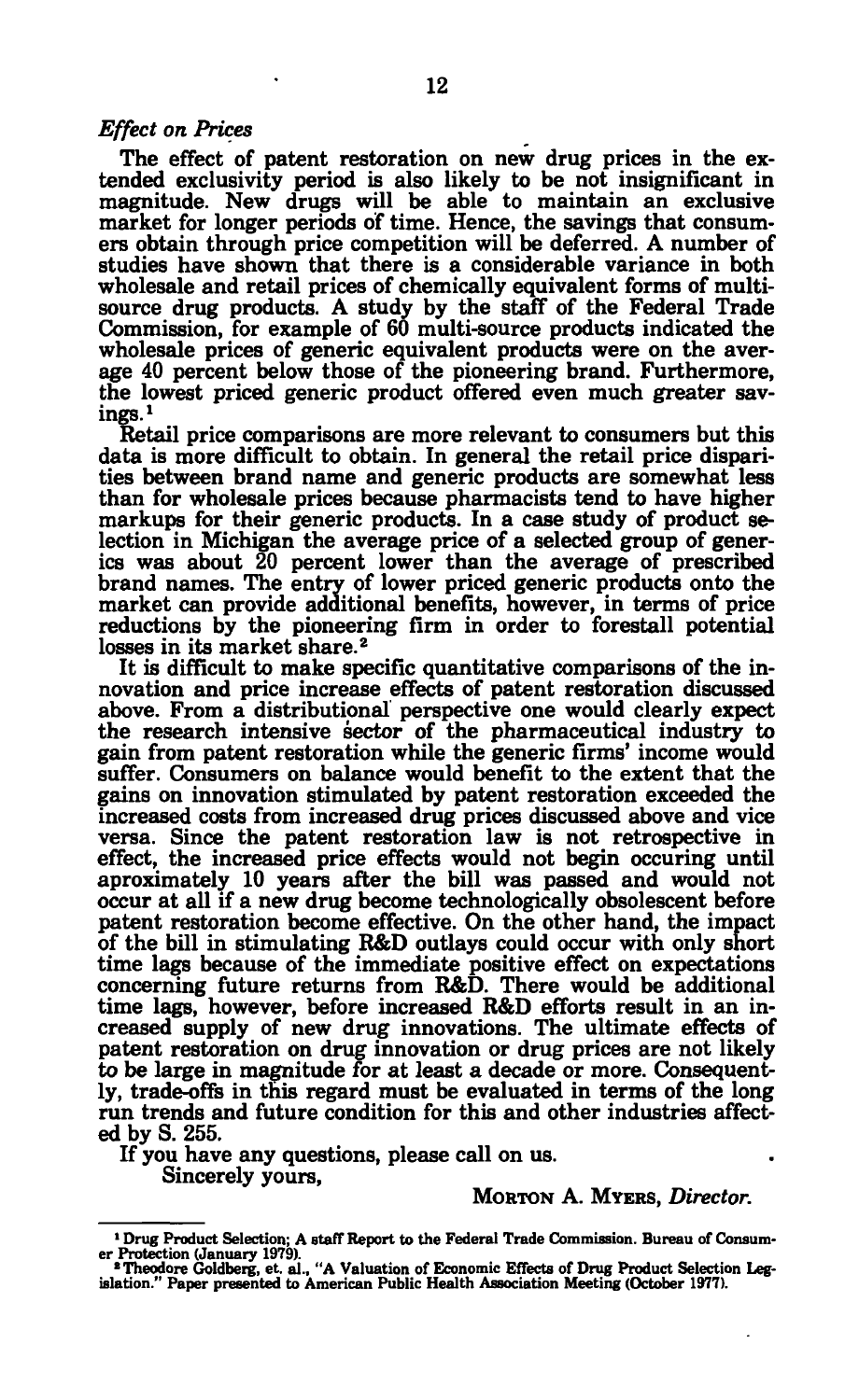### **VII. SECTION BY SECTION ANALYSIS**

#### *Section 1*

**Section 1 adds a new section 155 to Title 35 of the U.S. Code, to provide for the extension of the patent term for products and methods of using products that are subject to regulatory review pursuant to Federal statutes and regulations before they are introduced into the market for commercial use.** 

#### *Subsection (a)***—***Restoration Eligibility and Limitations*

**Subsection (a) provides that the term of a patent will be extended for a period equal to the regulatory review period for the product or method of use to which the patent applies, except that no patent term will be extended for more than seven years. The patent owner must submit a notice to the Commissioner of Patents and Trademarks, and the patent to be extended must not have expired when that notice is given.** 

### *Subsection (a)(1)*

**Subsection (a)(1) also sets forth the scope of the benefits available under restoration. The patent right available during the restoration period is limited in scope to the specific claimed invention which has been subject to the regulatory review period. Moreover, the patent right during the restoration period is limited to the nature of use,** *e.g.,* **pesticide, drug, medical device, for which the regulatory review occured.** 

**The Committee recognizes that patents covering different types of inventions will be affected differently by this legislation. In certain instances an inventor will obtain a patent on a specific chemical which has its utility as the active ingredient in a pharmaceutical product. This active ingredient will be combined with certain carriers to form the marketable product. The Committee intends that the rights from such a patent during the restoration period extend to the active ingredient regardless of the inert carrier with which it may be combined. For example, chemical X may be patented for a human drug use. It will have been formulated with specific carriers to make the pill which is subject to regulatory review. A change in the composition of the carrier would not affect the patent protection accorded chemical X during the restoration period. During this period, the active ingredient would be protected by the patent extension regardless of the inert carrier with which it was combined. The rights derived from patents covering other types of inventions would differ. For example, a patent which covers the composition of both the active ingredient and the specific components with which it is combined would provide patent protection during the restoration period only for the specific composition claimed in the patent.** 

### *Subsection (aX2)*

Subsection (a)(2) provides that no patent may be restored for **more than 7 years. This 7-year cap is included to protect the public against the potential for dilatory action on the part of the patent applicant during the regulatory review period. The Committee recognizes that the potential for such dilatory action is remote for two reasons: First, because the inventor's objective is to market his**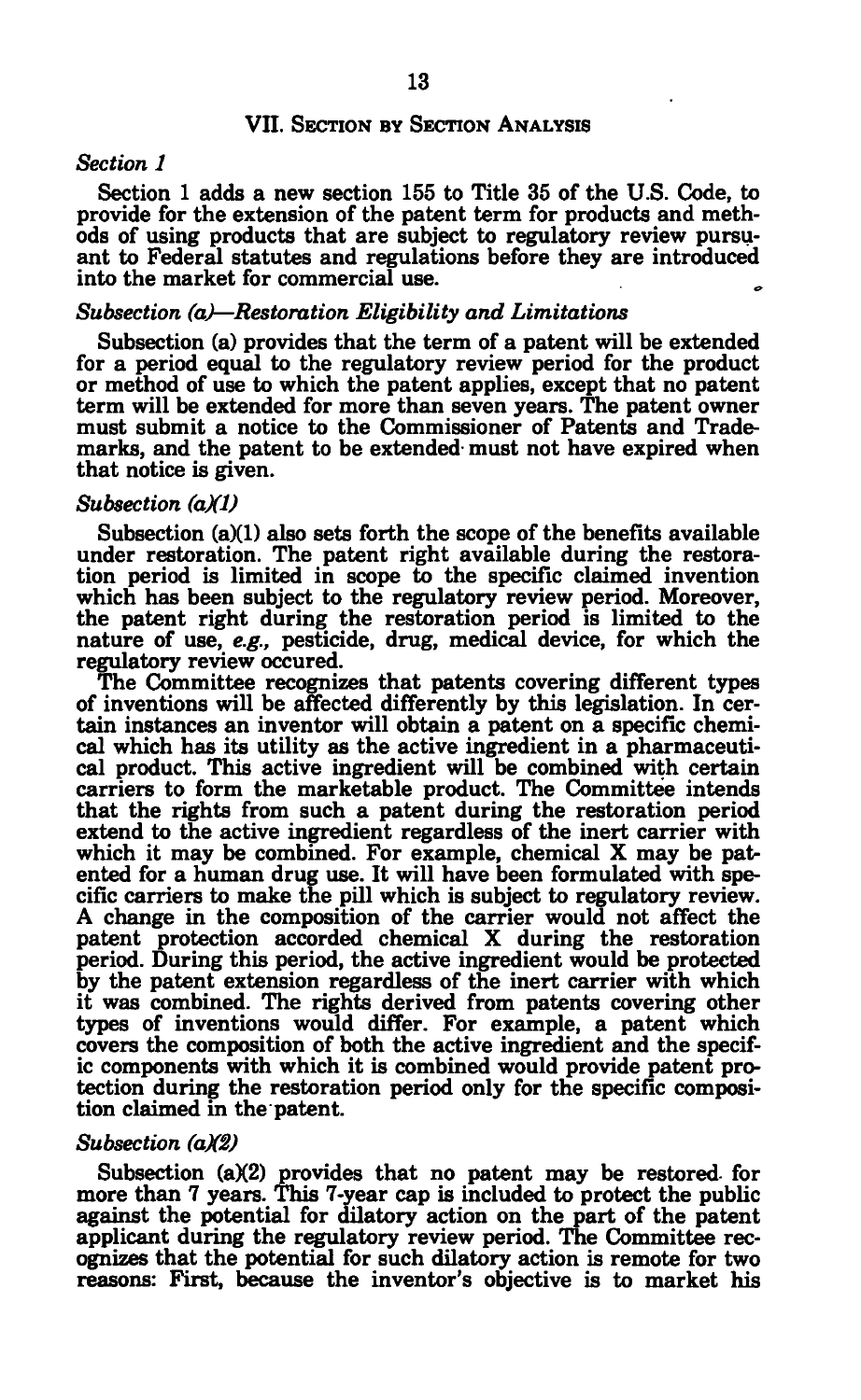**product as quickly as possible; and second, because the means by which a patent holder excludes others from making, using or selling the patented product is to sue in a court of equity. The doctrine regarding inequitable conduct could deprive any benefits to a patent holder who was intentionally dilatory for the purpose of unduly extending the patent term. Nonetheless, the Committee felt it important to provide a 7-year cap to further safeguard against «any potential for dilatory action.** 

**The boundaries of the regulatory review period in the bill are designed to include only time that is lost on the patent due to federal safety and efficacy requirements, calculated as set forth in Subsections (c)(4)(A)-(D). The preliminary research and development work (other than a major health and environmental effects test) that precedes the decision to file an IND, experimental use permit, or application for registration, which corresponds to the early research period in other industries which are not subject to a regulatory review, would not be eligible for restoration.** 

**The Committee recognizes that certain production and marketing preparations unrelated to the regulatory review process may be pursued simultaneously with the testing period, especially during the stage following the approval of the IND, experimental use permit, or application for registration, when the company has become reasonably confident of the ultimate approval of its product for commercialization. However, these would ordinarily have been undertaken at an earlier point, possibly before the patent had been granted, except for the uncertainty of gaining federal approval.** 

**If the patent holder seeks to enforce an invalid or improperly procured extension, the facts with respect to behavior of the applicant before the regulatory agency will become known upon discovery. If it finds inequitable conduct on the applicant's part, the court is in a position to protect the public's interest by refusing to enforce the patent.** 

### *Subsection (b)***—***Notice to Patent and Trademark Office*

**Subsection (b) specifies the information that must be contained in the notice to the Commission and states that the notice must be submitted within 90 days after the regulatory review period, is completed. The Commission is required to publish information concerning the notice and to issue the patent owner a certificate of extension setting forth the length of the extension and identifying the claimed invention and the statutory use for which the patent is extended.** 

#### *Subsection (c)***—***Definition Section*

**Subsection (c) contains definitions of the terms used in the bill.** 

#### *Subsection (cX1)*

**The term "product or a method for using a product" means any machine, manufacture, composition of matter or any specific method of use thereof for which United States letters patent can be granted. The term specifically includes, but is not limited to, the following products and any method of use of such products: any new drug, antibiotic drug, new animal drug, device, food additive or color additive subject to regulation under the Federal Food, Drug and Cosmetic Act; any human or veterinary biological prod-**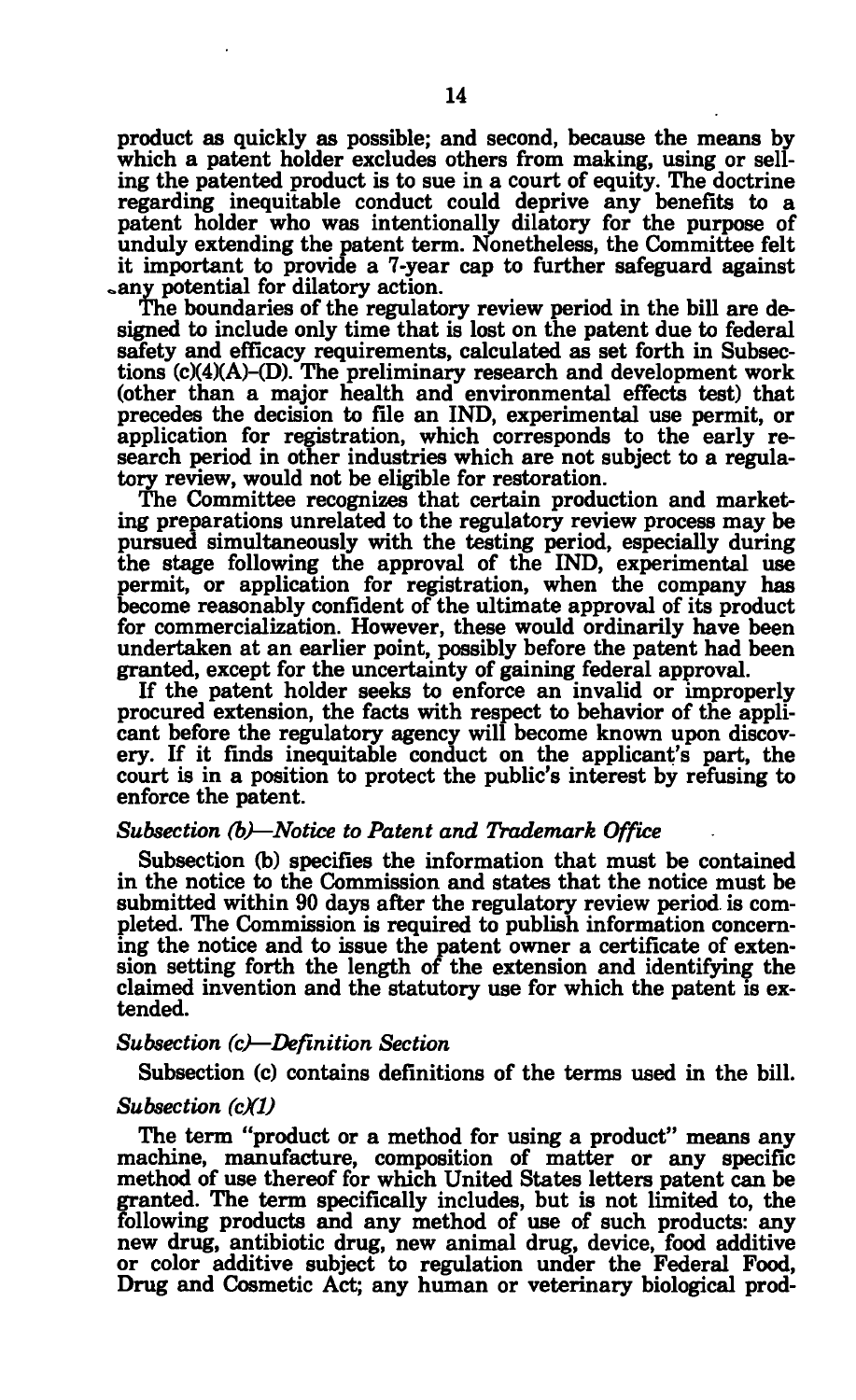**uct subject to regulation under the Public Health Service Act or the Act of Congress of March 4, 1913; any pesticide regulated under the Federal Insecticide, Fungicide and Rodenticide Act; and any chemical substance or mixture subject to regulation under the Toxic Substances Control Act.** 

#### *Subsection (cX2)*

**The term "major health or environmental effects test" means an experiment to determine or evaluate health or environmental effects which requires at least 6 months to conduct. For purposes of determining the 6-month period, time spent analyzing or evaluating the test results or drawing conclusions therefrom will not be considered part of the testing time.** 

#### *Subsection (cXS)*

**The term "statutory use" means the use (e.g., pesticide, drug, medical device) of the product identified in the statute or regulation requiring regulatory review. For example, the Federal Insecticide, Fungicide and Rodenticide Act requires that pesticides be submitted for approval to the Environmental Protection Agency prior to marketing. An inventor may submit for EPA approval an herbicide to be used on corn. Subsequently, EPA approval may be obtained to use the same herbicide on other crops such as rice or soybeans. However, the patent rights derived from the extension would be violated by the manufacture, use or sale of the chemical for use as an herbicide whether for use on corn, rice, soybeans, or any other crop, or for any other pecticidal use regulated under FIFRA.** 

### *Subsection (cXh)*

**The final term defined in the bill is "regulatory review period". This term sets out the beginning and the ending dates of the regulatory review period for each product which may be eligible for restoration under the legislation, defined in accordance with the regulatory review procedures that apply to different kinds of products.** 

**The most powerful safeguard against deliberate delays or procrastination during any major tests conducted prior to and in preparation for the federal review period is the natural competitive forces of the marketplace. The company's predominant object is to reach the market before its competitors devise an equivalent or superior product. In addition, as noted before, dilatory tactics at any stage of the compensable regulatory review period for the purpose of extending the patent term would jeopardize the validity of the patent under the doctrine of inequitable conduct.** 

#### *Subsection (cXhXA)*

**With respect to a food additive, color additive, new animal drug, veterinary biological product, device, new drug, antibiotic drug, or human biological product, the regulatory review period will begin on the earliest of the following dates: (1) the date the patentee initiated a major health or environmental effects test on such product or method for using such product, (2) the date the patentee claims an exemption for investigation (IND) or requests authority to prepare an experimental product under the Federal Food, Drug and Cosmetic Act, The Public Health Service Act, or the Act of Con-**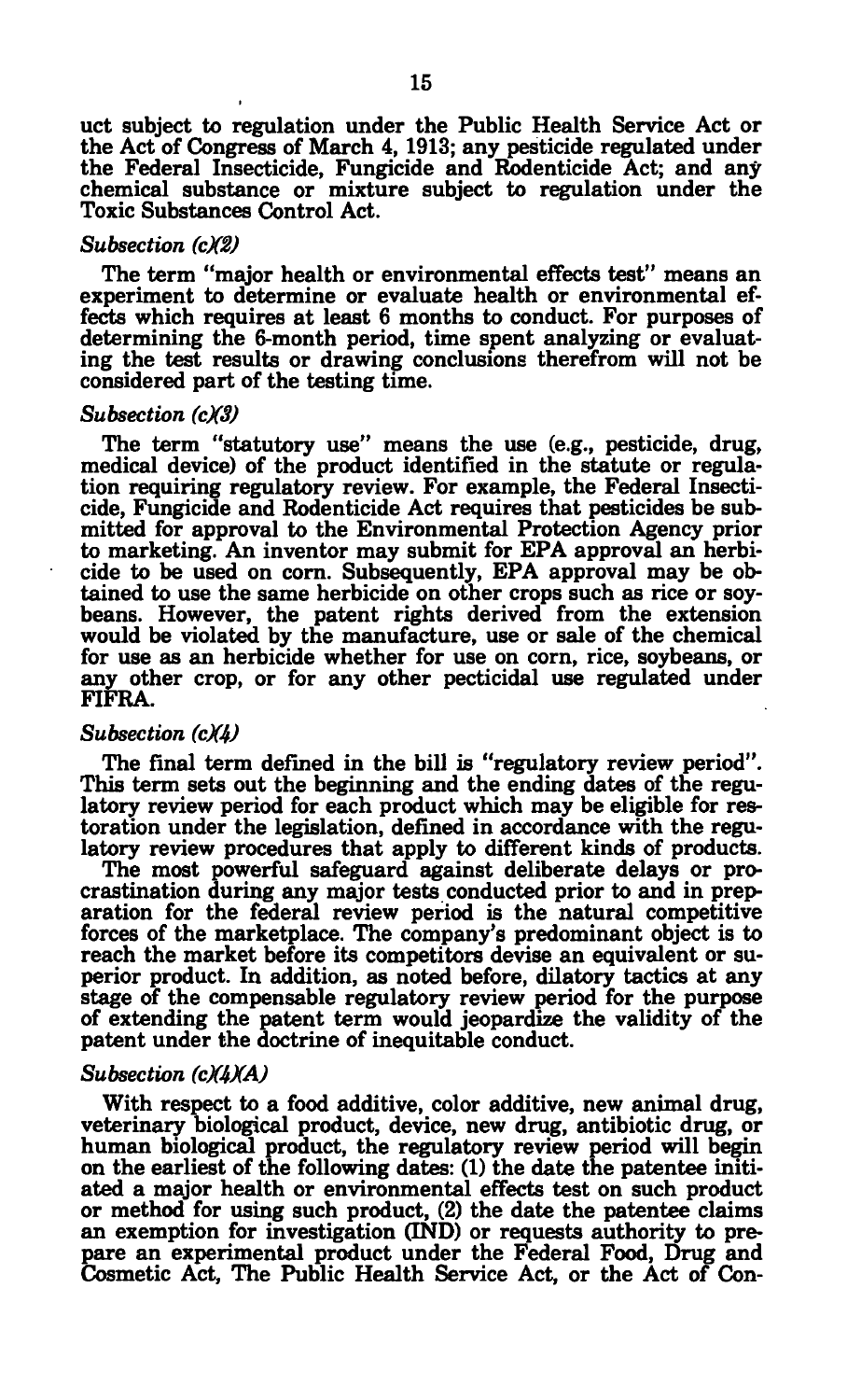**gress of March 4, 1913, or (3) the date the patentee submits an application (NDA) or petition with respect to the product or method for using the product under the above-mentioned statutes. For these same products, the regulatory review period will end on the date the application or petition is approved or licensed under the relevant statute. If objections are filed to an approval or license, then the regulatory review period will end on the date the objections are resolved and commercial marketing is initially permitted. However, if commercial marketing is initially permitted and subsequently revoked pending further proceedings as a result of objections, the regulatory review.period shall be deemed to have ended on the date such proceedings become final and commercial marketing is permitted.** 

#### *Subsection (cXhXB)*

**With respect to a pesticide, the regulatory review period will begin on the earliest of the following dates: (1) the date the patentee initiates a major health or environmental effects test on the pesticide, the data from which is submitted to EPA in a request for registration, (2) the date the patentee requests the grant of an experimental use permit under FIFRA, or (3) the date the patentee submits an application for registration of the pesticide. For a pesticide, the regulatory review period will end on the date the pesticide is first registered, either conditionally or fully.** 

#### *Subsection (cX4XC)*

**For a chemical substance or mixture for which premarket notification is required under the Toxic Substances Control Act, the beginning of the regulatory review period will vary, depending on whether the product is subject to a testing rule prior to the notification. If the product is subject to such a rule, then the regulatory review period shall begin on the date the patentee initiates the testing required under the rule. If the chemical substance or mixture is not subject to a testing rule, then the regulatory review period will begin on the earlier of the following dates: (1) the date the patentee submits a premanufacture notice, or (2) the date the patentee initiates a major health or environmental effects test on the substance, the data from which is included in the premanufacture notice. For chemical substances and mixtures, the regulatory review period will end on the date the premanufacture notification period expires or, if an order or injunction is issued under section 5(e) or 5(f) of the Toxic Substances Control Act, the date on which such order or injunction is dissolved or set aside.** 

#### *Subsection (cX4XD)*

**Products not specifically identified may still be eligible for a restored patent term if they have been subjected to a Federal premarketing regulatory review requirement. For these products or methods of using such products, the regulatory review period will begin on the date the patentee initiates the action required by the Federal statute or regulation to obtain the review prior to the first commercial marketing of such product. The regulatory review period will end on the date such review is completed.**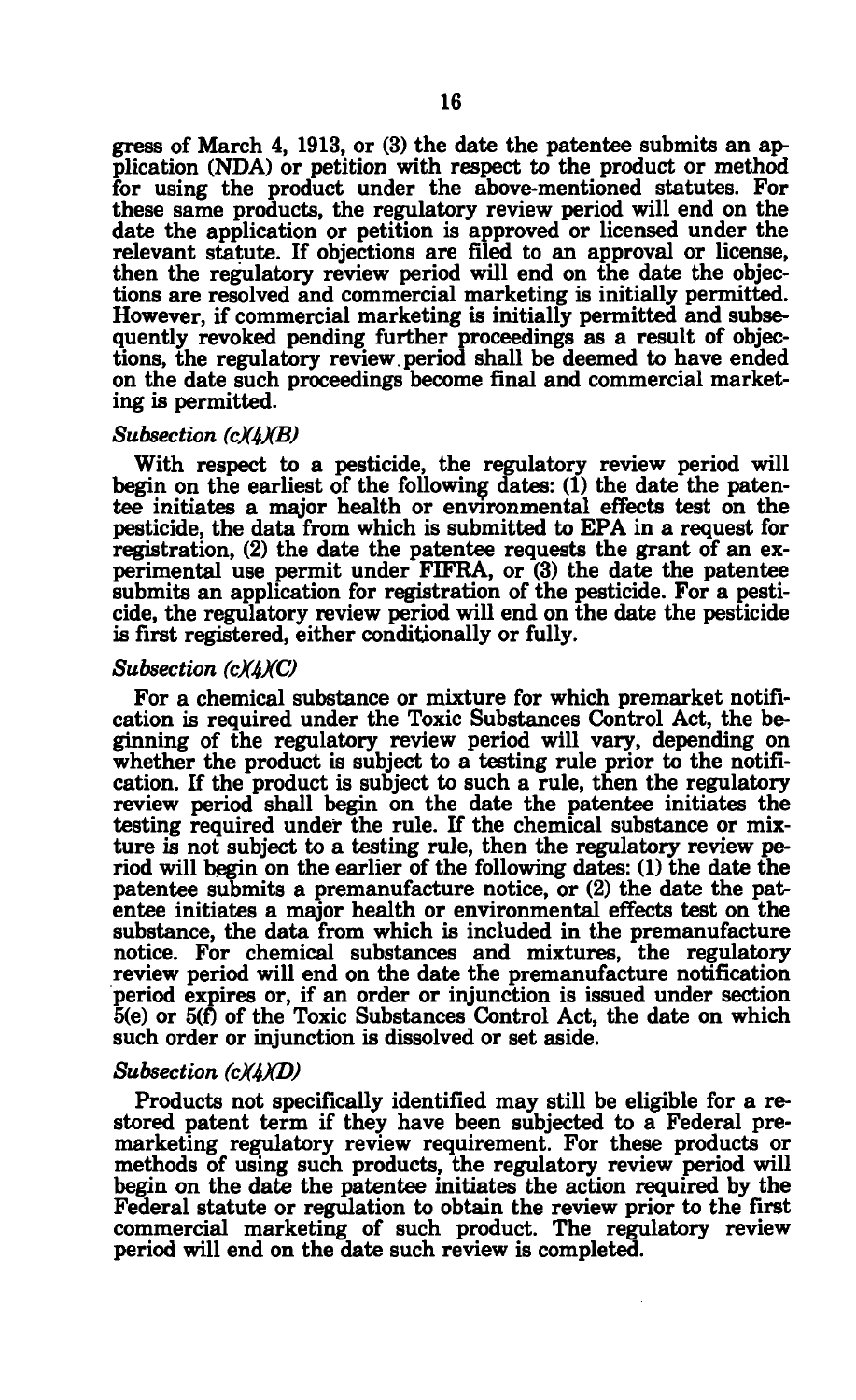#### *Effective Date*

**The regulatory review period does not commence for purposes of the Act until an applicable patent is granted. If a regulatory review period has commenced prior to the effective date of the Act, the period of patent extension will be measured from the effective date of the Act.** 

#### **VIII. CHANGES IN EXISTING LAW**

**In compliance with paragraph 12 of rule XXVI of the Standing Rules of the Senate, changes in existing law, made by the bill, S. 255 as reported, are shown as follows (new material is printed in italic and existing law in which no change is proposed is shown in roman):** 

#### **TITLE 35, PATENTS**

**Chapter 14.—Issue of Patent Sec.** 

**151 Time of issue of patent** 

**152 Issue of patent to assignee 153 How issued** 

 $\bullet$ 

**154 Contents and term of patent** 

٠

*155 Restoration of patent term.* 

#### **"§** *155. Restoration of patent term*

*"(aXD Except as provided in paragraph (2), the term of a patent which encompasses within its scope a product, or a method for using a product, subject to a regulatory review period shall be extended by the amount of time equal to the regulatory review period for such product or method if—* 

*"(A) the owner of record of the patent gives notice to the Commission in compliance with the provisions of subsection (bXV;* 

*"(B) the product or method has been subjected to a regulatory review period pursuant to statute or regulation prior to its commercial marketing or use; and* 

*"(C) the patent to be extended has not expired prior to notice to the Commissioner under subsection (b)(1).* 

*The rights derived from any claim or claims of any patent so extended shall be limited in scope during the period of any extension to the product or method subject to the regulatory review period and to the statutory use for which regulatory review was required.* 

*"(2) In no event shall the term of any patent be extended for more than seven years.* 

*"(bXV Within ninety days after termination of a regulatory review period, the owner of record of the patent shall notify the Commissioner under oath that the regulatory review period has ended. Such notification shall be in writing and shall:* 

*"(A) identify the Federal statute or regulation under which regulatory review occurred;* 

*"(B) state the dates on which the regulatory review period commenced and ended;* 

*"(C) identify the product and the statutory use for which regulatory review was required;*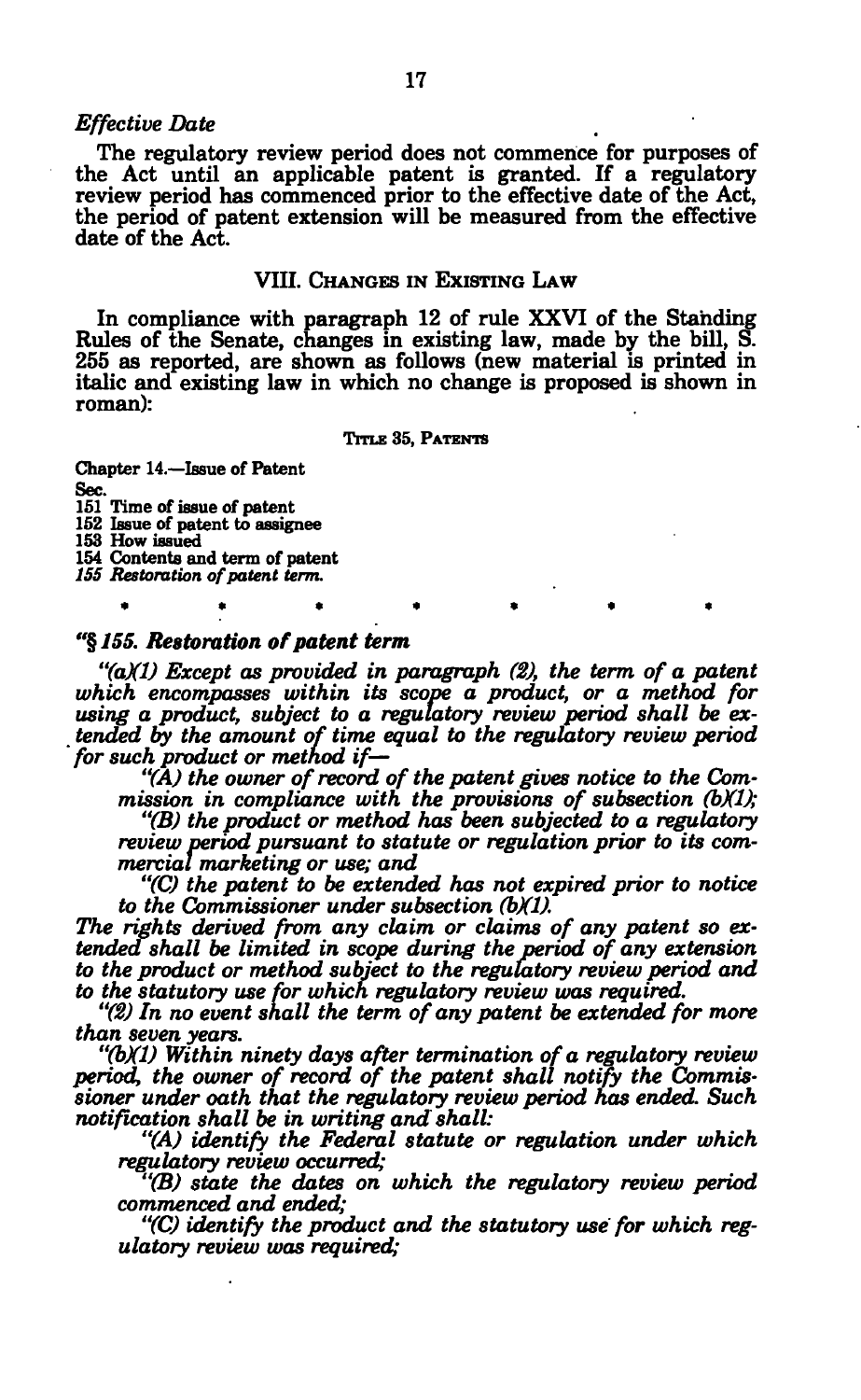*"(D) state that the regulatory review referred to in subsection (aXIXB) has been satisfied; and* 

*"(E) identify the claim or claims of the patent to which the extension is applicable and the length of time of the regulatory review period for which the term of such patent is to be extended.* 

*"(2) Upon receipt of the notice required by paragraph (1), the Commissioner shall promptly (A) publish the information noticed in the Official Gazette of the Patent and Trademark Office, and (B) issue to the owner of record of the patent a certificate of extension, under seal, stating the fact and length of the extension and identifying the product and the statutory use and the claim or claims to which such extension is applicable. Such certifcate shall be recorded in the official file of each patent extended and such certificate shall be considered as part of the original patent.* 

*"(c) As used in this section:* 

*"(1) The term product or a method for using a product' means any machine, manufacture, composition of matter or any specific method of use theeof for which United States Letters Patent can be granted and includes the following or any specific method of use thereof:* 

*"(A) any new drug, antibiotic drug, new animal drug, device, food additive, or color additive subject to regulation under the Federal Food, Drug, and Cosmetic Act;* 

*"(B) any human or veterinary biological product subject to regulation under section 351 of the Public Health Service Act or under the virus, serum, toxin, and analogous products provisions of the Act of Congress of March 4, 1913;* 

*"(C) any pesticide subject to regulation under the Federal Insecticide, Fungicide, and Rodenticide Act; and* 

*"(D) any chemical substance or mixture subject to regulation under the Toxic Substances Control Act.* 

*"(2) The term 'major health or environmental effects test' means an experiment to determine or evaluate health or environmental effects which requires at least six months to conduct, not including any period for analysis or conclusions.* 

*"(3) The term 'statutory use' means all uses regulated under the statutes identified in sections (cX4XA)-(D) for which regulatory review occurred for the product involved.* 

*"(4) The term 'regulatory review period' means*—

*"(A) with respect to a food additive, color additive, new animal drug, veterinary biological product, device, new drug, antibiotic drug, or human biological product, a period commencing on the earliest of the date the patentee, his assignee, or his licensee (i) initiated a major health or environmental effects test on such product or a method for using such product, (ii) claims an exemption for investigation or requests authority to prepare an experimental product with respect to such product or a method for using such product under the Federal Food, Drug, and Cosmetic Act, the Public Health Service Act, or the Act of Congress of March 4, 1913, or (iii) submits an application or petition with respect to such product or a method for using such product under such statutes, and ending on the date such application or petition with respect to such product or a*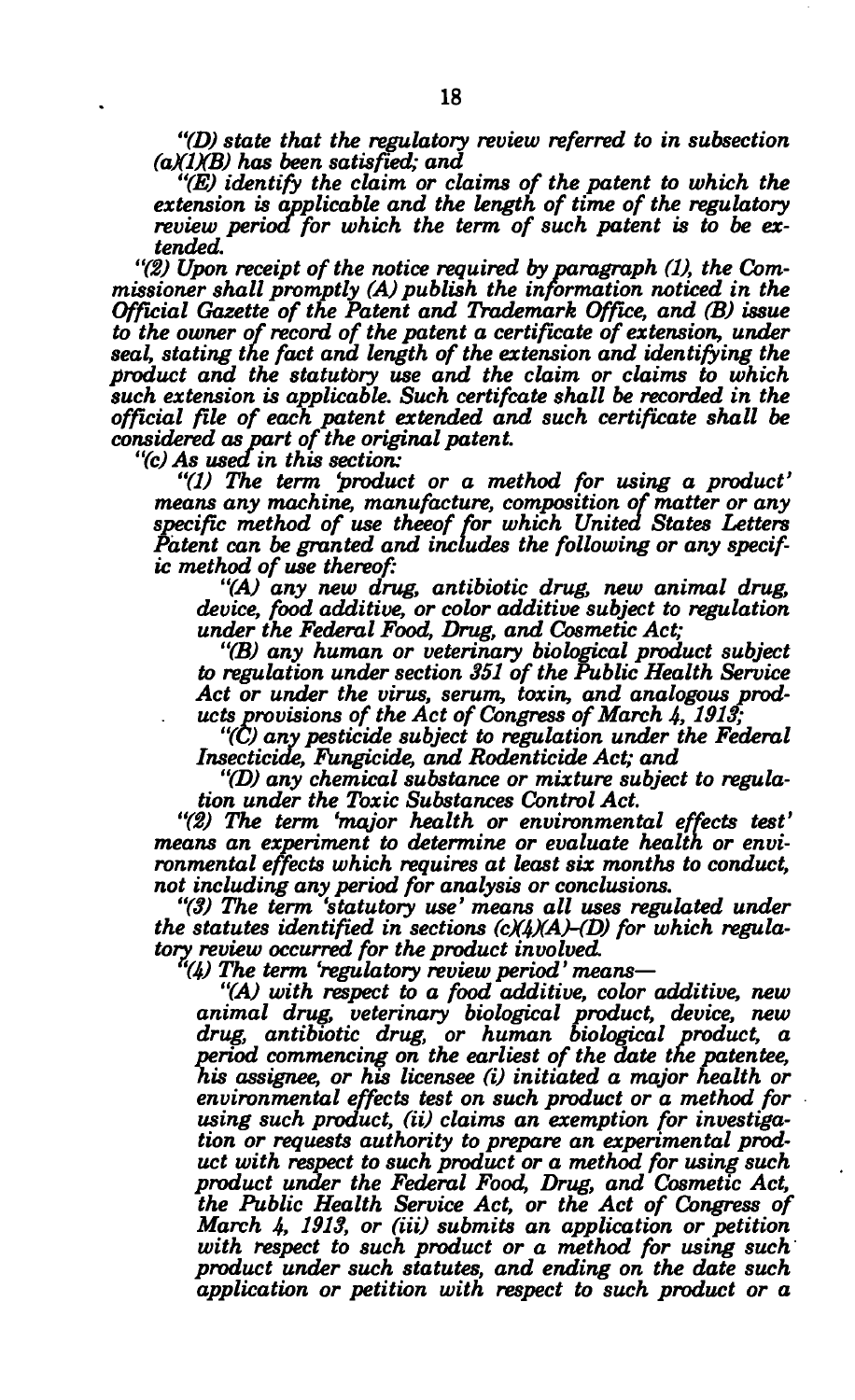*method for using such product is approved or licensed under such statutes or, if objections are filed to such approval or license, ending on the date such objections are resolved and commercial marketing is permitted or, if commercial marketing is initially permitted and later revoked pending further proceedings as a result of such objection, ending on the date such proceedings are finally resolved and commercial marketing is permitted;* 

*"(B) with respect to a pesticide, a period commencing on the earliest of the date the patentee, his assignee, or his licensee (i) initiates a major health or environmental effects test on such pesticide, the data from which is submitted in a request for registration of such pesticide under section 3 of the Federal Insecticide, Fungicide, and Rodenticide Act, (ii) requests the grant of an experimental use permit under*  section 5 of such Act, or (iii) submits an application for reg*istration of such pesticide pursuant to section 3 of such Act, and ending on the date such pesticide is first registered, either conditionally or fully;* 

*"(C) with respect to a chemical substance or mixture for which notification is required under section 5(a) of the Toxic Substances Control Act*—

*"(i) which is subject to a rule .requiring testing under section 4(a) of such Act, a period commencing on the date the patentee, his assignee, or his licensee has initiated the testing required in such rule and ending on the expiration of the premanufacture notification period for such chemical substance or mixture, or if an order or injunction is issued under section 5(e) or 5(f) of such Act, the date on which such order or injunction is dissolved or set aside;* 

*"(ii) which is not subject to a testing rule under section 4 of such Act, a period commencing on the earlier of the date the patentee, his assignee, or his licensee*—

*"(I) submits a premanufacture notice, or* 

*"(II) initiates a major health or environmental effects test on such substance, the data from which is included in the premanufacture notice for such substance,* 

*and ending on the expiration of the premanufacture notification period for such substance or if an order or injunction is issued under section 5(e) or 5(f) of such Act, the date on which such order or such injunction is dissolved or set aside;* 

*"(D) with respect to any other product or method of using a product that has been subjected to Federal premarketing regulatory review, a period commencing on the date when the patentee, his assignee, or his licensee initiates actions pursuant to a Federal statute or regulation to obtain such review prior to the initial commercial marketing in interstate commerce of such product and ending on the date when such review is completed,* 

*except that the regulatory review period shall not be deemed to have commenced until a patent has been granted for the product or the method of use of such product subject to the regulatory review*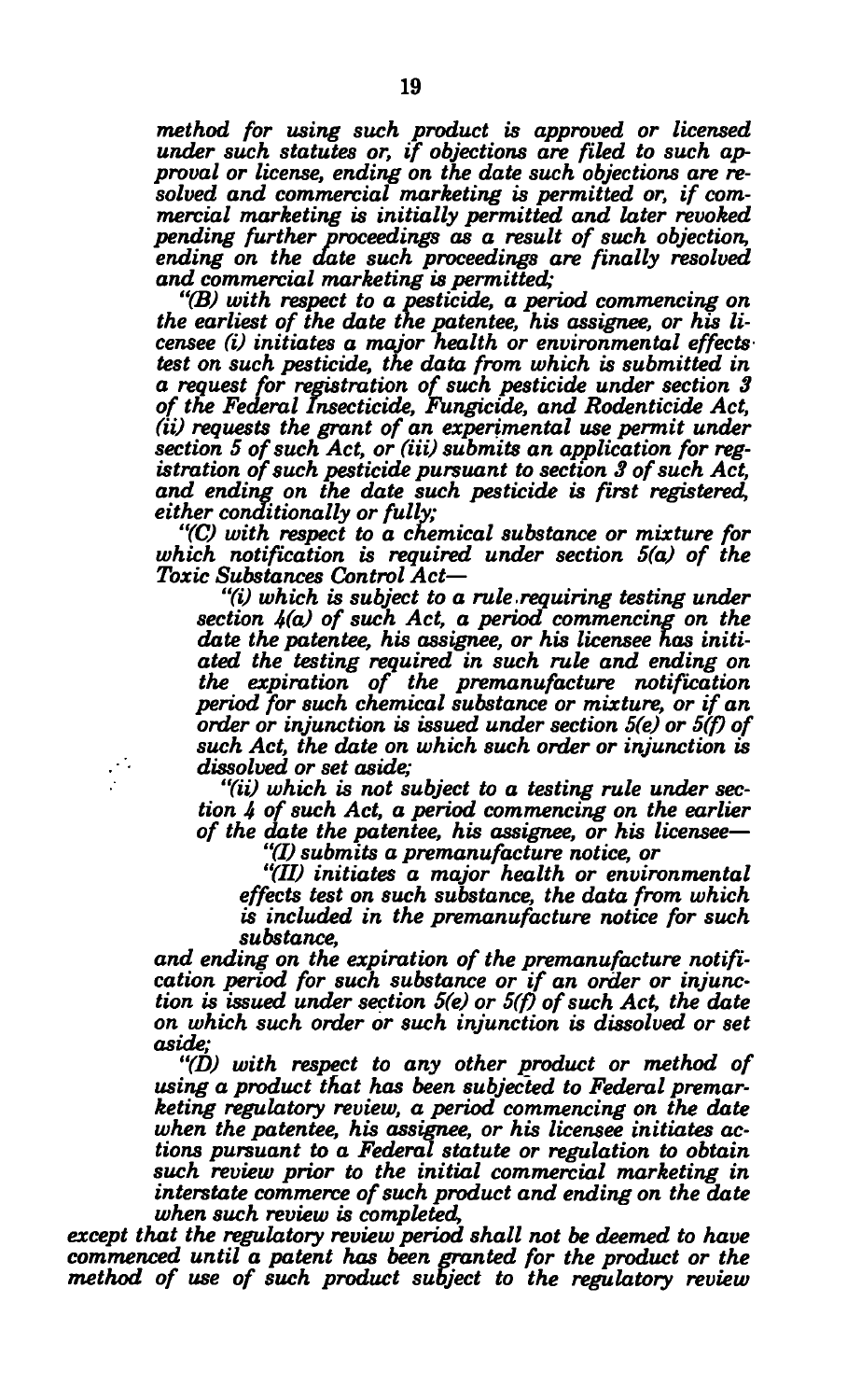*period. In the event the regulatory review period has commenced prior to the effective date of this section, then the period of patent extension for such product or a method of using such product shall be measured from the effective date of this section.* 

\*\*\*\*\*\* \* ٠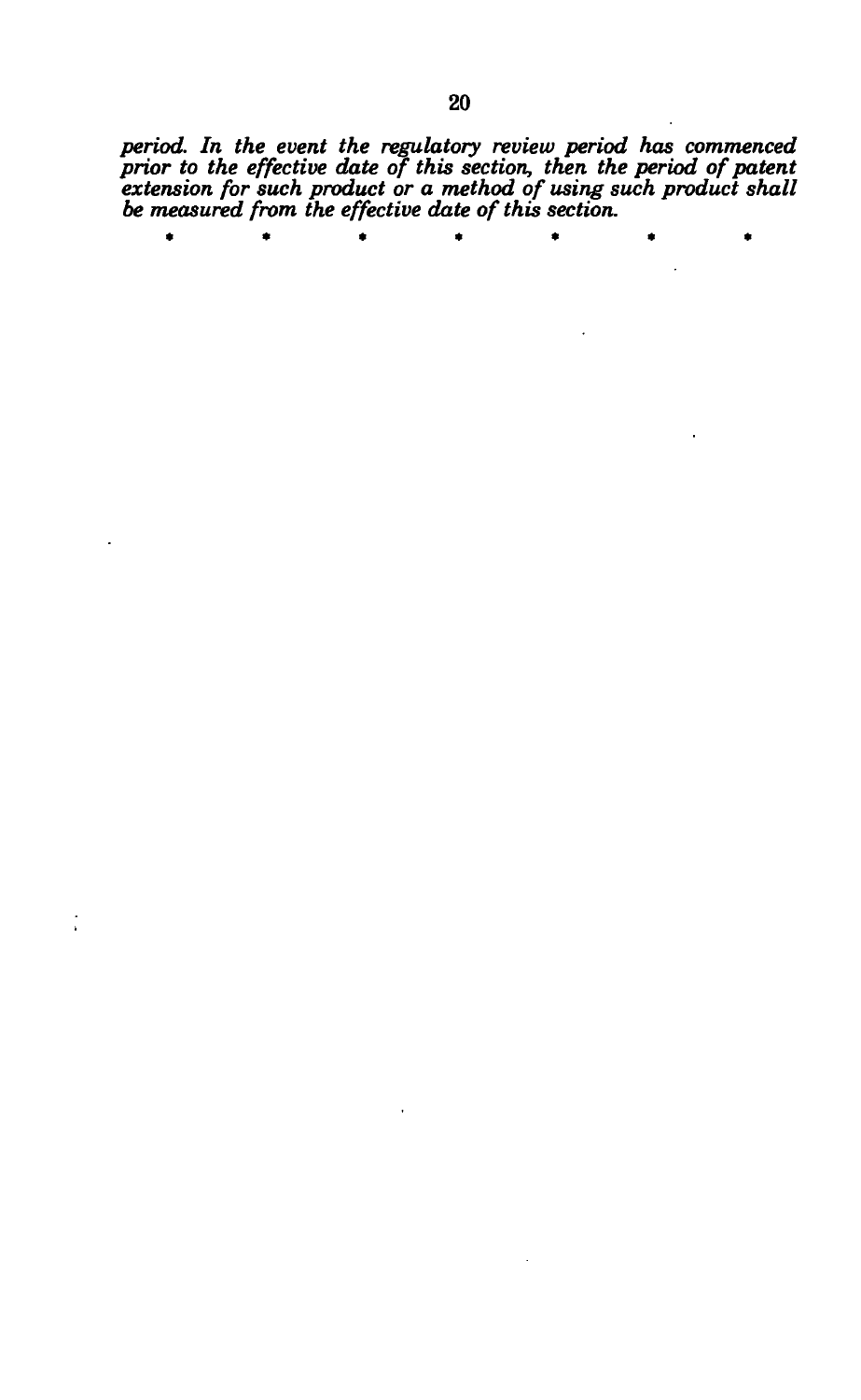## **ADDITIONAL VIEWS OF SENATORS EDWARD M. KENNEDY AND HOWARD M. METZENBAUM ON S. 255**

**S. 255 responds to a superficially appealing situation: it seeks to restore years of patent life for drugs and chemical substances allegedly lost because of federal regulation. No one denies that such regulation is vital. At the same time, a case can be made for the general proposition that these two categories of products should not be unfairly penalized because of the regulatory process.** 

**However, the Committee record has not established a satisfactory connection between that general proposition and the specific legislation before us. A number of important questions remain to be answered before such a bill is enacted.** 

**The first argument for the bill is one of general equity: Congress having decreed that a seventeen-year patent monopoly is the appropriate incentive to elicit inventions, the Government should not take back a substantial portion of that period through the delay occasioned by regulatory approval. There is a reasonable issue of equity involved, but it should not be pushed too far. Throughout our history, the Nation's inventors have been given a fixed statutory monopoly within which to market their product. They have faced innumerable impediments to full enjoyment of that period, both public and private in origin. The Government has not undertaken an obligation to compensate for such impediments or to offset any delay. This bill would set a precedent that could open a Pandora's box of requests from industries who argue that the full enjoyment of the patent term is hindered by some Government pro-' gram, policy or law. Accordingly, the specific premises of the legislation and its scope should be clearly established. That is not the case in the present situation.** 

**The factual premises of the legislation are these: First, that the research and development resources committed by the industry to new drug development are declining because of the diminished return offered by patent terms significantly shorter than the full statutory period. Second, that as a result there has been a decline in the number of significant new drugs developed in recent years. And third, that the declining R&D and declining rate of new inventions are caused by the length of the regulatory process.** 

**It is unclear that the drug companies are inadequately funded to perform the necessary R&D. In 1980, the drug industry earned 20.5 percent on equity, the Nation's fourth most profitable industry behind tobacco and energy-related companies—and far above the 14.5 percent American average. The drug industry is usually among the two or three most profitable, and there are indications that even more profitable years are ahead, regardless of whether this legislation is enacted. The New York Times recently reported in an article entitled "The Drug Business Sees a Golden Era Ahead," May 17, 1981, Section 3, p. 1, that the industry anticipates enormous profits from the heavy R&D expenditures it has been making and plans to make.**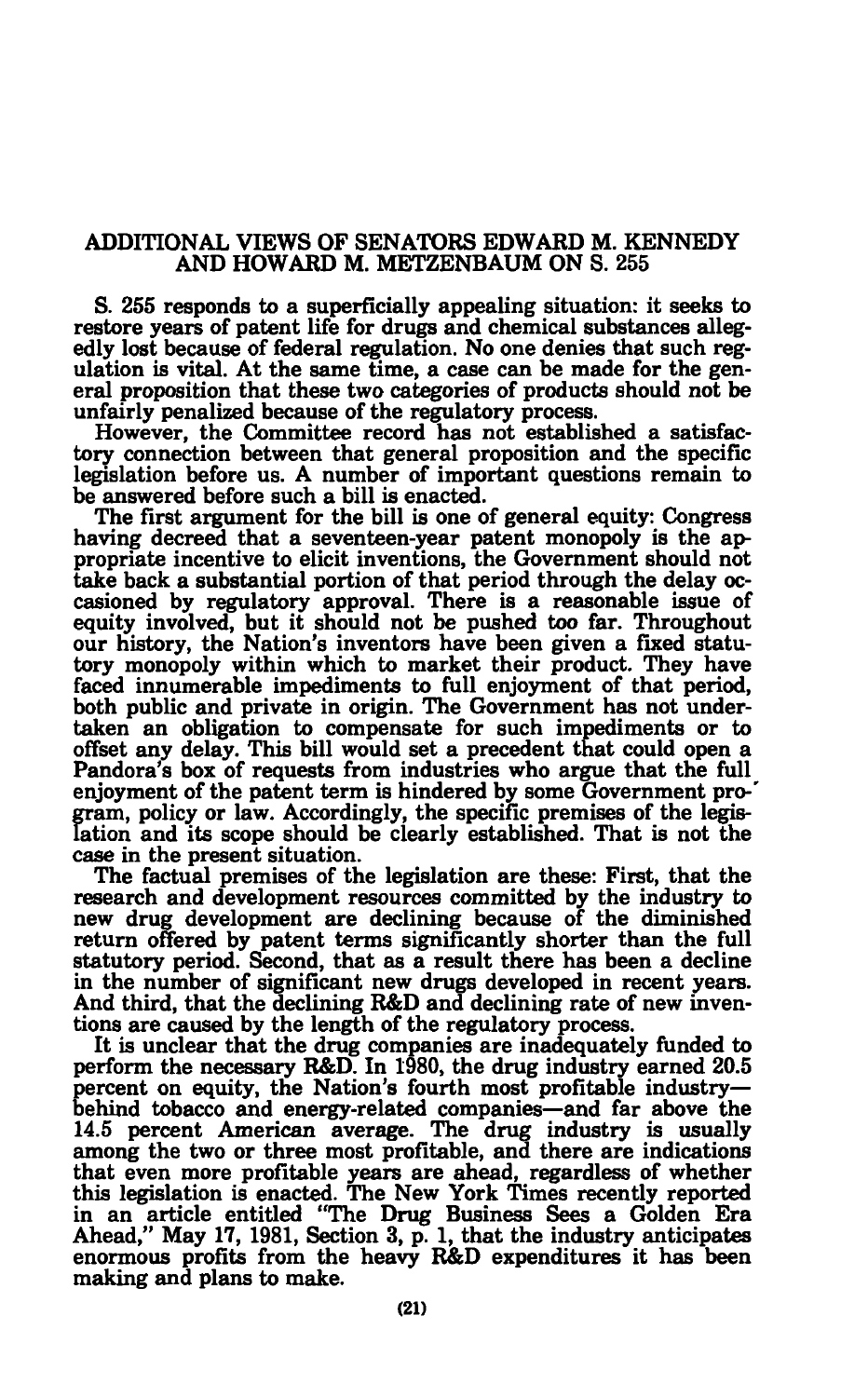**There is also reason to doubt that significant drug discoveries have declined. The FDA has reported that the number of significant new drug discoveries has remained consistent ever since the 1950's and regardless of the 1962 amendments. Preliminary OTA analysis of this bill supports the FDA view and suggests that the "decline in drugs" reflects the extensive marketing during the 1960's of combination drugs and slight variations on basic breakthroughs, and the decline of such proliferation, rather than a substantial drop in the actual number of significant new drug breakthroughs.** 

**The most unsettling ambiguity, however, surrounds the assumption that any decline in new drug development can be traced to the length of the regulatory approval process. For example, a report by the General Accounting Office indicates that the regulatory process is responsible for only some seventeen months of patent life loss. Moreover, it appears that much of the time currently used by the FDA may well be spent by the drug companies themselves in such pre-marketing activities as market research, product promotion, and the like.** 

**It is also the fact that extensive promotion of the trademarks, brand names, characteristic shapes and colors, and similar brand name promotion techniques have significantly lengthened the period for which many drugs already maintain a de facto monopoly or near-monopoly market share beyond the technical patent life.** 

**Even assuming the rationale for this legislation, it would support only a bill that extends the patent term for the net amount of delay in marketing caused by the FDA process. But apart from FDA requirements, phramaceutical manufacturers would, by their own admission engage in substantial testing of safety and efficacy to protect themselves against product liability and consumer fraud suits. The increase in our knowledge of potential risks and the increase in sophisticated testing capability has lengthened the time that they would take themselves, just as it has lengthened the time for FDA clearance. The bill reported by the Committee contains no mechanism to ensure that the period of the extension is actually limited to the net increase in the time for marketing actually attributable to the FDA regulatory process. The assumption made on page 31 of the Committee report that the entire "regulatory review**  period" defined in Subsection  $(c)(4)(A)$ - $(D)$  of the bill equals the net **delay in marketing caused by FDA is simply without support in the record. The potential for overreaching is disturbing.** 

**A separate question is presented by the absence of any plowback provision which will assure that the public interest cited for this bill is advanced through increased commitment of research funds to new drug development, as opposed to their expenditure on market competition or diversification.** 

**Finally, it is almost inevitable that this bill will reduce competition in drugs and will raise prices. Health costs are already astronomic and efforts at cost-reduction seem to be going nowhere. In**  such circumstances, promoting further drug cost increases is **hardly sensible. Any additional cash flow may thus come from the already overstrained budgets of consumers and taxpayers.** 

**Nevertheless, some kind of carefully tailored remedy for the loss of patent protection seems appropriate. The problem is how to reconcile the need for such a remedy with the very real problems ere-**